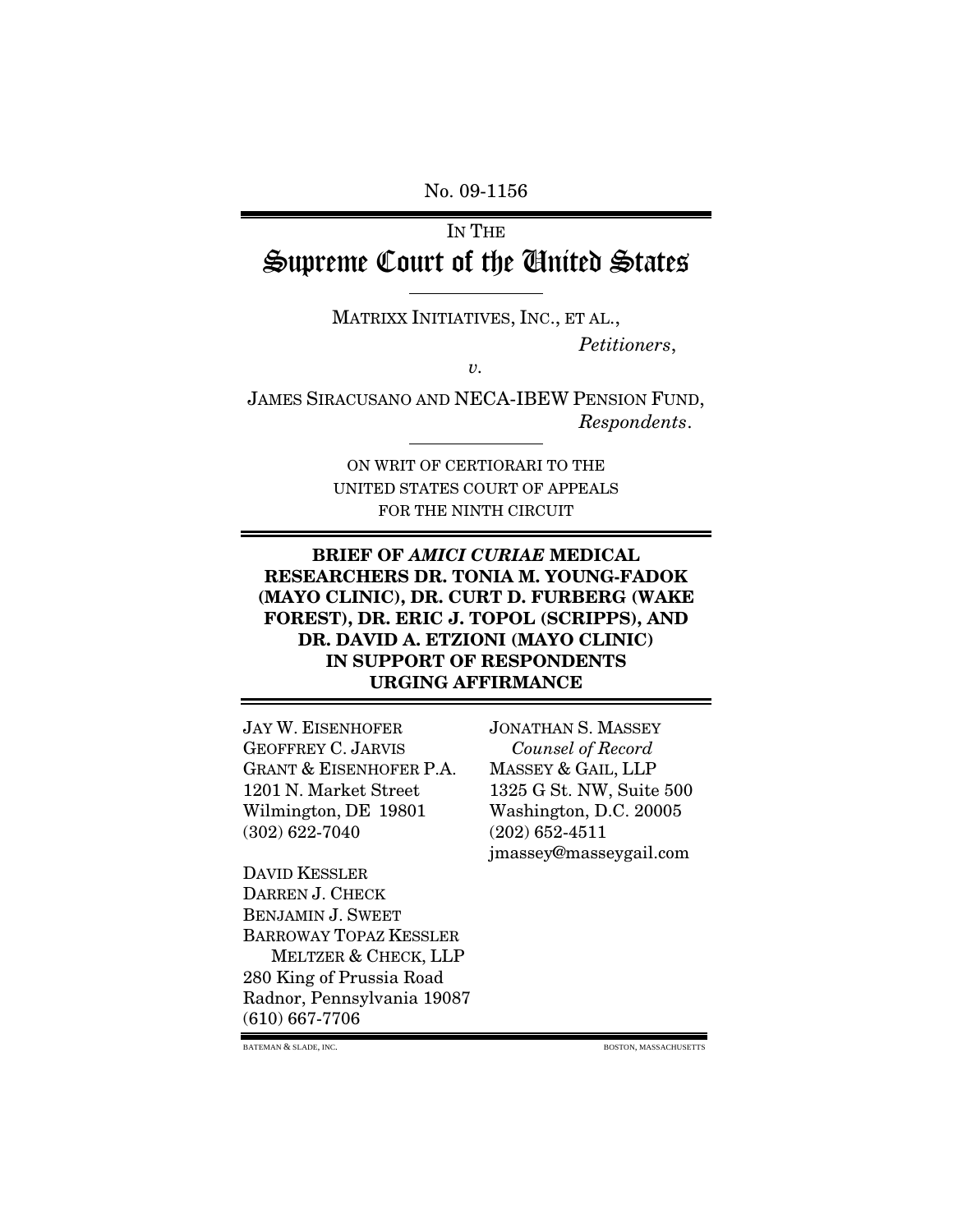## **TABLE OF CONTENTS**

| There Are Ethical, Financial, and<br>$A_{\cdot}$<br>Scientific Limits On Randomized                         |
|-------------------------------------------------------------------------------------------------------------|
| <b>B.</b><br>Case Reports and Case Series<br>Represent Important Sources of<br>Information for Medicine and |
| C.<br>Case Reports Or Case Series<br>Have Formed The Basis For<br>Action In Many Well-Known                 |
|                                                                                                             |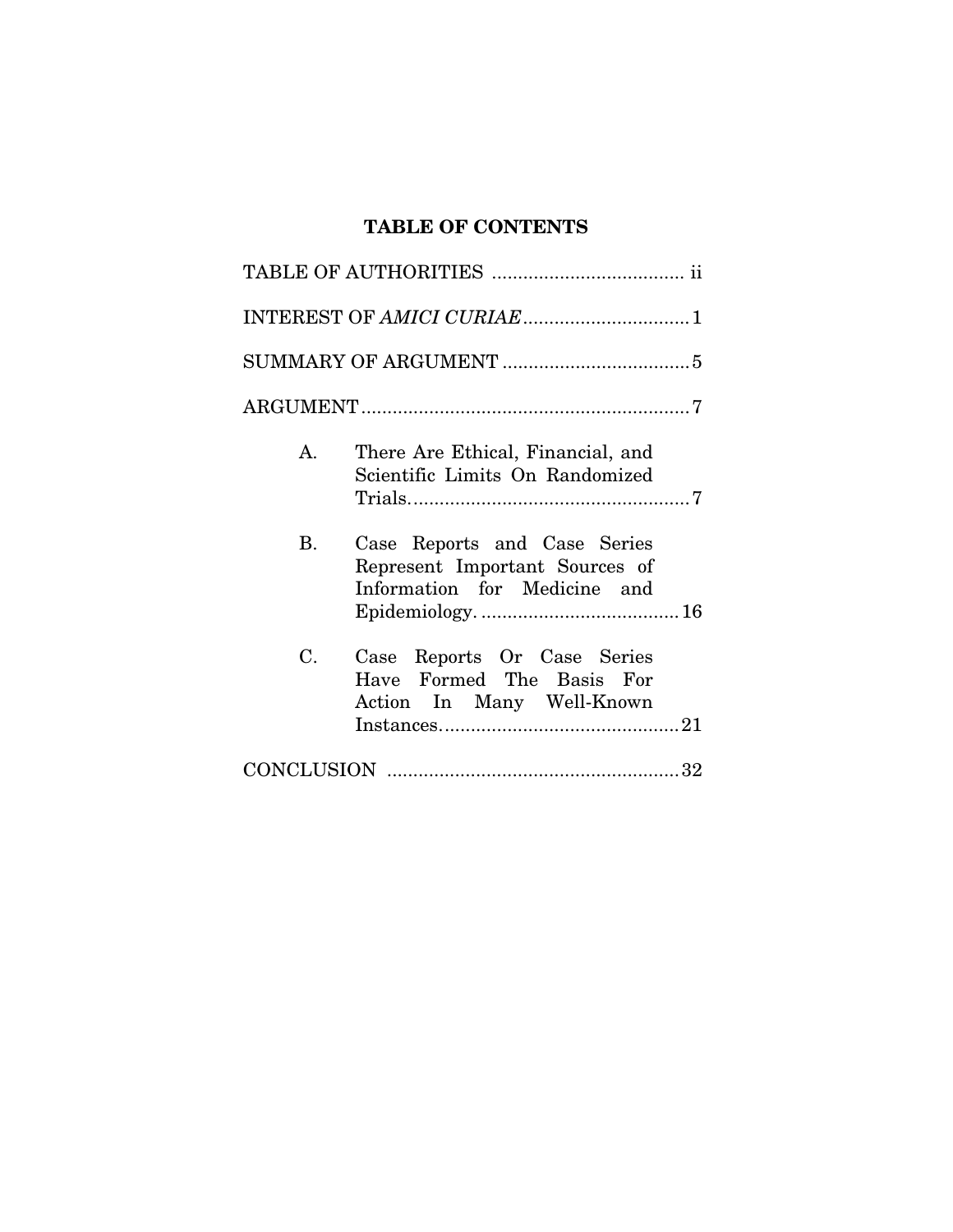## **TABLE OF AUTHORITIES**

## **REGULATIONS:**

|--|--|--|--|

## **MISCELLANEOUS:**

| Alexander RJ, Jaques BC, Mitchell KG.       |
|---------------------------------------------|
| Laparoscopically assisted colectomy and     |
| wound recurrence [letter]. Lancet (1993)    |
|                                             |
| AMA Code of Medical Ethics, Opinion 2.07 10 |
| American Society of Colon and Rectal        |
| Surgeons. Approved statement:               |
| laparoscopic colectomy. Dis Colon &         |
|                                             |
| American Society of Colon and Rectal        |
| Surgeons. Approved statement:               |
| laparoscopic colectomy for curable          |
| cancer. Dis Colon & Rectum (2004)           |
|                                             |
| American Society of Colon and Rectal        |
| Surgeons. Approved statement:               |
| laparoscopic colectomy for curable          |
| cancer. Surg Endosc (2004) 18(8):A130       |
| Belay ED, Bresee JS, Holman RC, Khan AS,    |
| Shahriari A, Schonberger LB. Reye's         |
| syndrome in the United States from          |

ii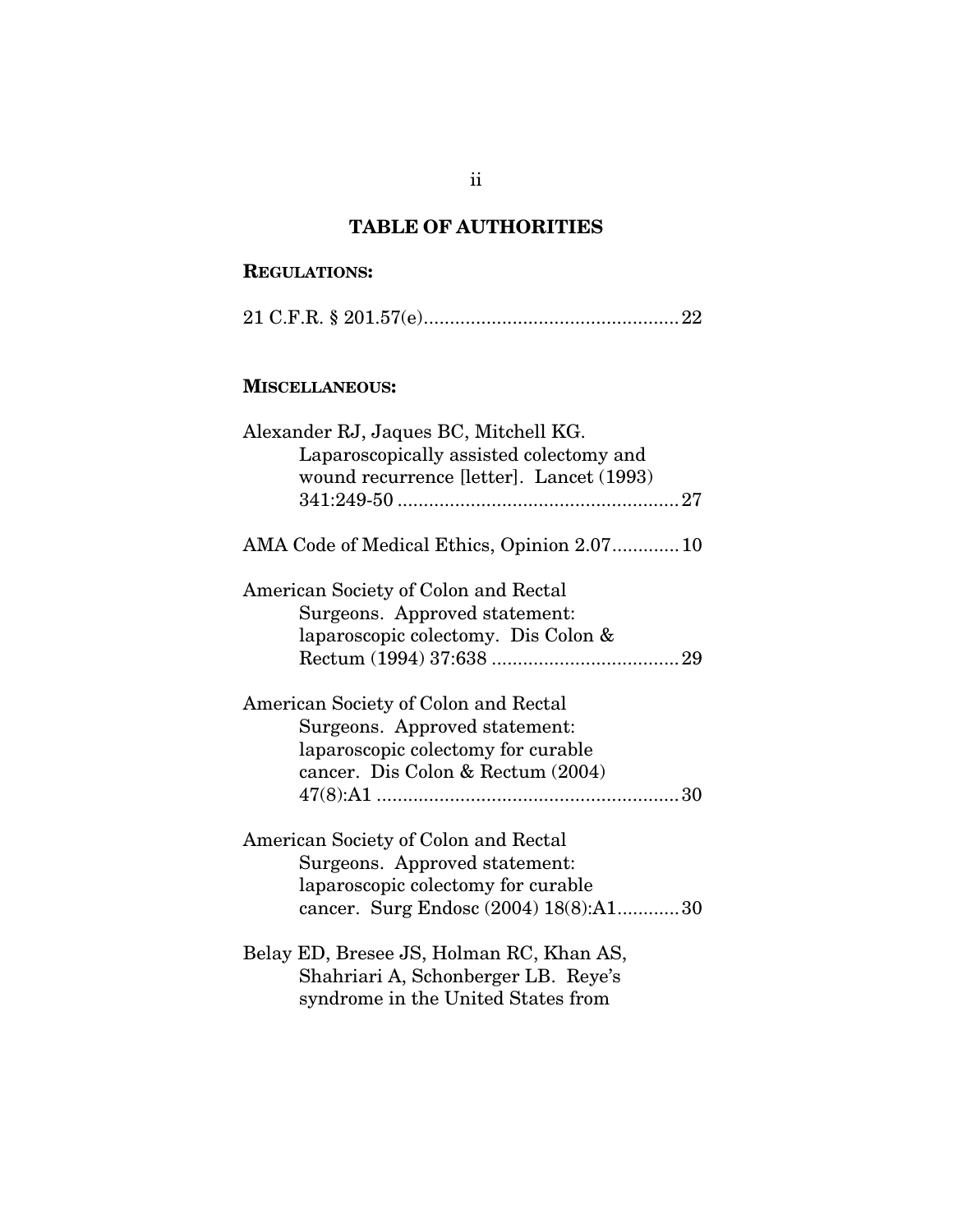| 1981 through 1997. N Engl J Med                                                                                                                                                                                                                                                               |
|-----------------------------------------------------------------------------------------------------------------------------------------------------------------------------------------------------------------------------------------------------------------------------------------------|
|                                                                                                                                                                                                                                                                                               |
| Belongia EA, Berg R, Liu K. A randomized<br>trial of zinc nasal spray for the<br>treatment of upper respiratory illness in<br>adults. Am J Med (2001) 111(2):103-08  11                                                                                                                       |
| Berends FJ, Kazemier G, Bonjer HJ, Lange JF.<br>Subcutaneous metastases after<br>laparoscopic colectomy [letter]. Lancet                                                                                                                                                                      |
| Bresalier RS, Sandler RS, Quan H, Bolognese<br>JA, Oxenius B, Horgan K, Lines C,<br>Riddell R, Morton D, Lanas A, Konstam<br>MA, Baron JA. Cardiovascular events<br>associated with rofecoxib in a colorectal<br>adenoma chemoprevention trial. N Engl<br>J Med (2005) 352(11):1092-102. Epub |
| Centers for Disease Control. Pneumocystis<br>pneumonia – Los Angeles. MMWR                                                                                                                                                                                                                    |
| Davidson TM, Smith WM. The Bradford Hill<br>Criteria and Zinc-Induced Anosmia: A<br>Causality Analysis. Arch Otolaryngol<br>Head Neck Surg (2010) 136(7):673-76 31                                                                                                                            |
| Dubois F, Icard P, Berthelot G, Levard H.<br>Coelioscopic cholecystectomy:<br>Preliminary report of 36 cases. Ann                                                                                                                                                                             |

iii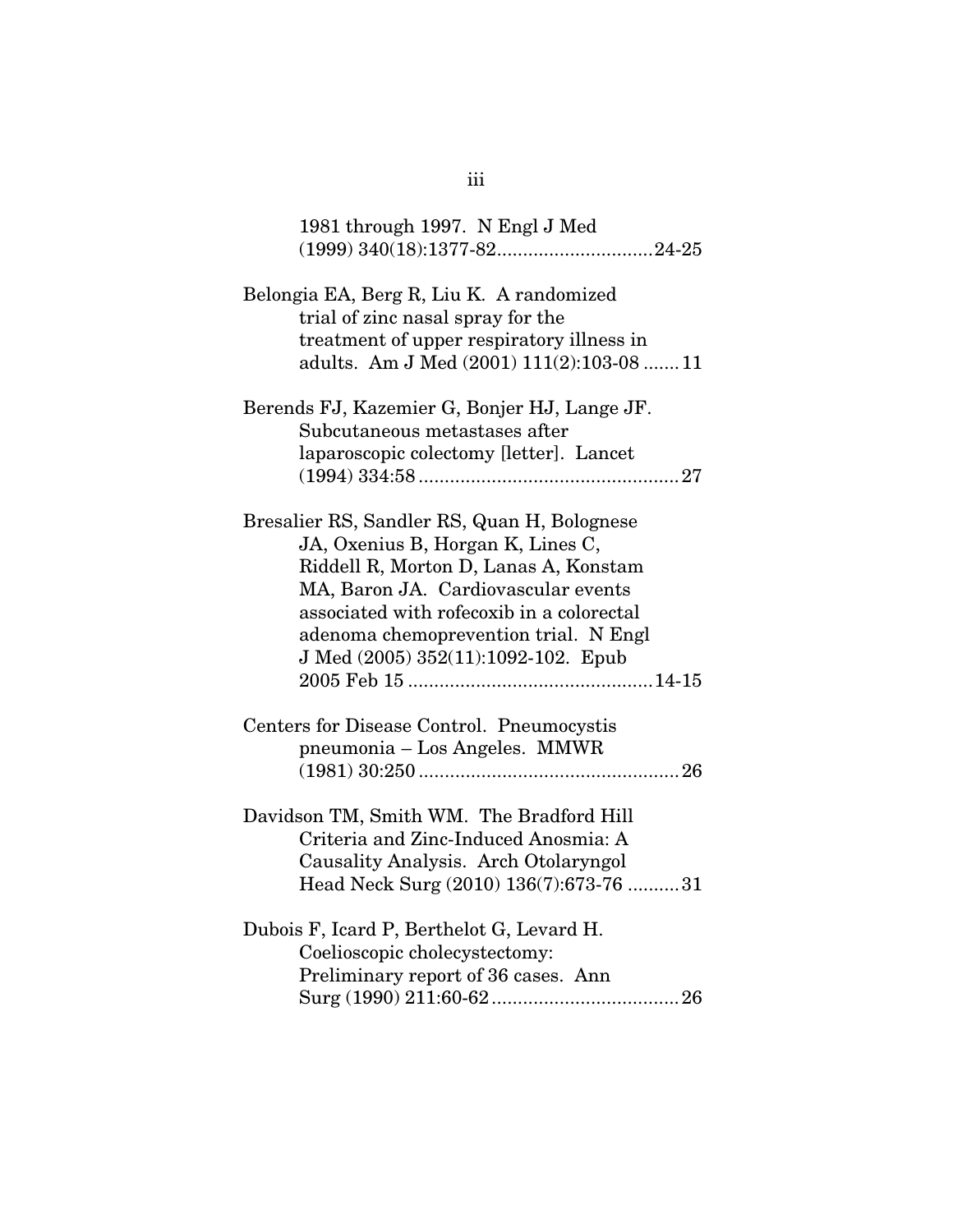| Fleshman JW, Nelson H, Peters WR, Kim HC,<br>Larach S, Boorse RR, et al. Early<br>results of laparoscopic surgery for<br>colorectal cancer: retrospective analysis<br>of 372 patients treated by Clinical<br>Outcomes of Surgical Therapy (COST)<br>study group. Dis Colon & Rectum (1996) |
|--------------------------------------------------------------------------------------------------------------------------------------------------------------------------------------------------------------------------------------------------------------------------------------------|
| Forsyth BW, Horwitz RI, Acampora D, et al.<br>New epidemiologic evidence confirming<br>that bias does not explain the<br>aspirin/Reye's syndrome association.                                                                                                                              |
| Friedman LM, Furberg CD, DeMets DL.<br>"Fundamentals of Clinical Trials" (4th                                                                                                                                                                                                              |
| Green, MD, Freedman, DM, Gordis, L.<br>Reference Guide on Epidemiology (2000,<br>Federal Judicial Center) 16                                                                                                                                                                               |
| Hallpin TJ, Holtzhauer FJ, Campbell RJ, et al.<br>Reye's syndrome and medication use.                                                                                                                                                                                                      |
| Hennekens CH, Buring JE. In Epidemiology<br>in Medicine (1987, Little, Brown and<br>Company, Boston/Toronto)16-17, 22                                                                                                                                                                      |
| Hirt M, Nobel S, Barron E. Zinc nasal gel for<br>the treatment of common cold<br>symptoms: a double-blind, placebo-                                                                                                                                                                        |

iv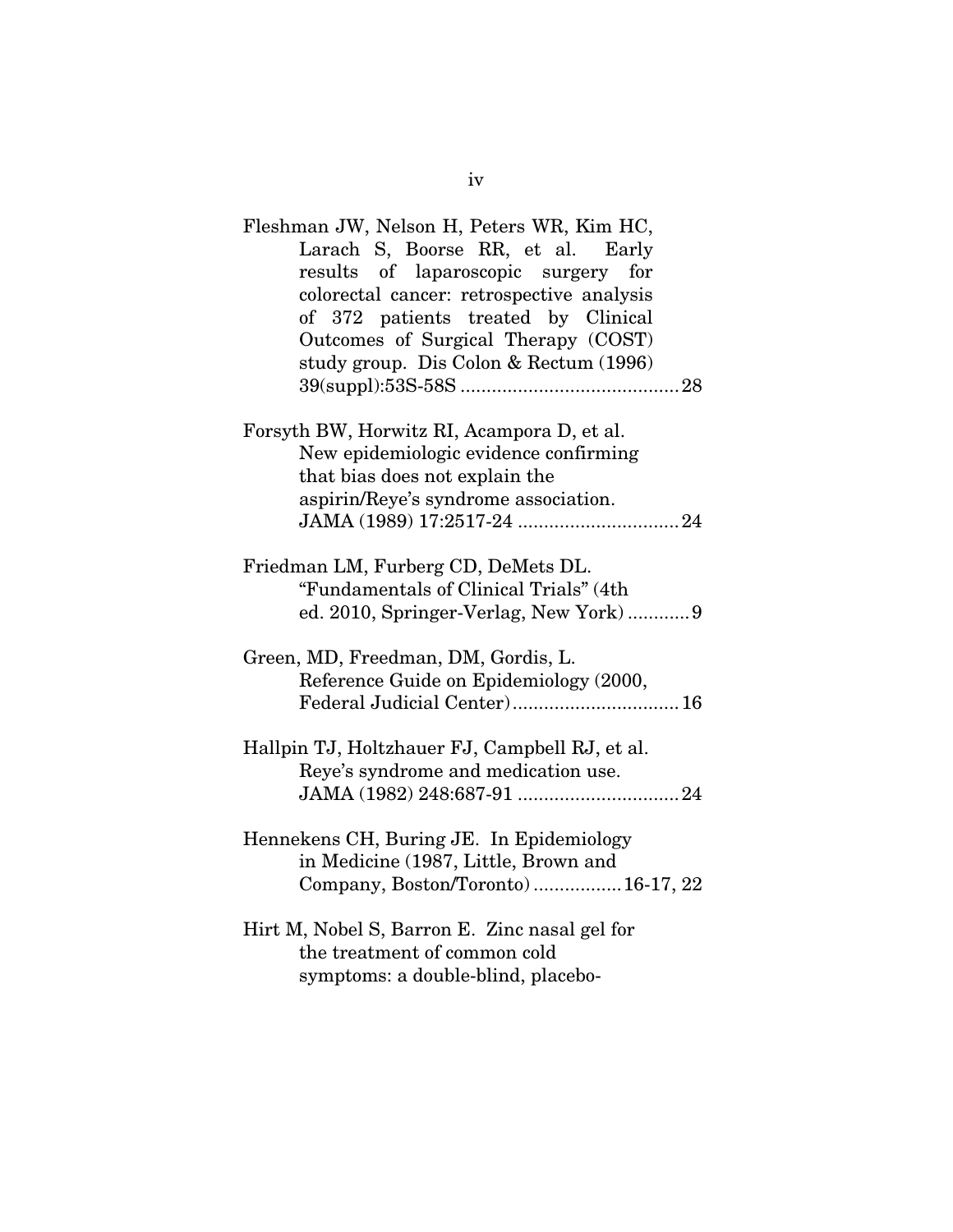| controlled trial. Ear, Nose & Throat J                                                                                                                                 |
|------------------------------------------------------------------------------------------------------------------------------------------------------------------------|
| Hurwitz ES, Barrett MJ, Bregman D, et al.<br>Public Health Service Study of Reye's<br>syndrome and medications: report of the<br>main study. JAMA (1987) 257:1905-1124 |
| Hurwitz ES, Barrett MJ, Bregman D, et al.<br>Public Health Service study on Reye's<br>syndrome and medications: report of the<br>pilot phase. N Engl J Med (1985)      |
| Hurwitz ES, Nelson DB, Davis C, Morens D,<br>Schonberger LB. National surveillance<br>for Reye syndrome: a five-year review.<br>Pediatrics (1982 Dec) 70(6):895-90024  |
| Institute of Medicine. The Future of Drug<br>Safety: Promoting and Protecting the<br>Health of the Public (Alina Baciu,<br>Kathleen Stratton & Shelia P. Burke         |
| Jacobs M, Verdeja JC, Goldstein, HS.<br>Minimally invasive colon resection<br>(laparoscopic colectomy). Surg Laparosc                                                  |
| Jafek BW, Linschoten MR, Murrow BW.<br>Anosmia after intranasal zinc gluconate<br>use. Am J Rhinol (2004) 18(3):137-41  31                                             |

v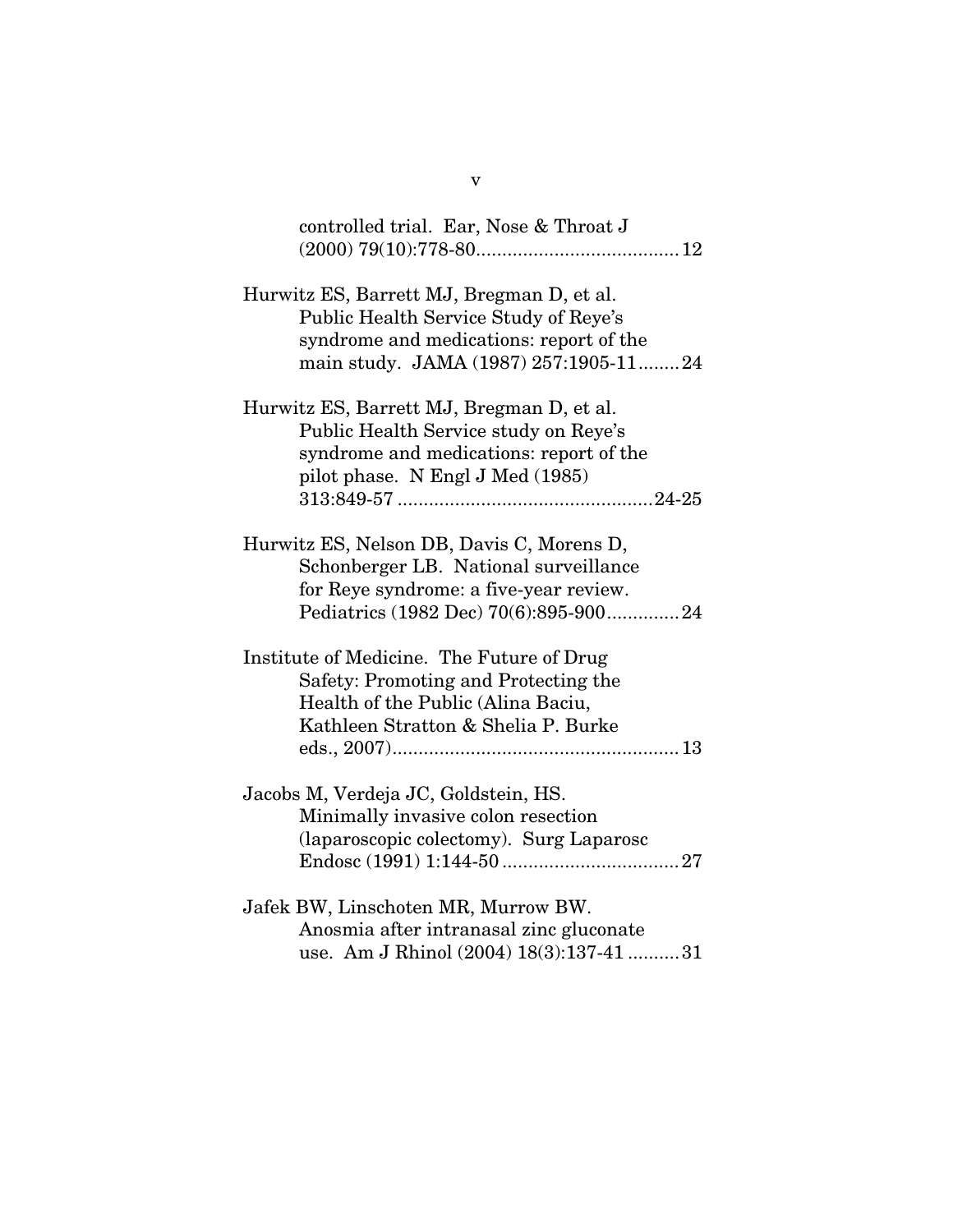| Johnstone PA, Rohde DC, Swartz SE, Fetter<br>JE, Wexner SD. Port site recurrences<br>after laparoscopic and thoracoscopic<br>procedures in malignancy. J Clin Oncol                                                                              |
|--------------------------------------------------------------------------------------------------------------------------------------------------------------------------------------------------------------------------------------------------|
| Kerr DJ, Dunn JA, Langman MJ, Smith JL,<br>Midgley RS, Stanley A, Stokes JC, Julier<br>P, Iveson C, Duvvuri R, McConkey CC.<br>Rofecoxib and cardiovascular adverse<br>events in adjuvant treatment of<br>colorectal cancer. N Engl J Med (2007) |
| Lyons, et al. Valdecoxib Second Article 31<br>Procedure Rapporteur's and Co-<br>rapporteur's Joint Assessment Report                                                                                                                             |
| McBride W. Letter to the Editor, in The                                                                                                                                                                                                          |
| Mossad SB. Effect of zincum gluconicum nasal<br>gel on the common cold in otherwise<br>healthy adults. QJ Med (2003) 96:35-43  12                                                                                                                |
| Nelson H, Clinical Outcomes of Surgical<br>Therapy Study Group. A comparison of<br>laparoscopically assisted and open<br>colectomy for colon cancer. N Engl J                                                                                    |
| O'Rourke N, Price PM, Kelly S, Sikora K.<br>Tumor inoculation during laparoscopy                                                                                                                                                                 |

vi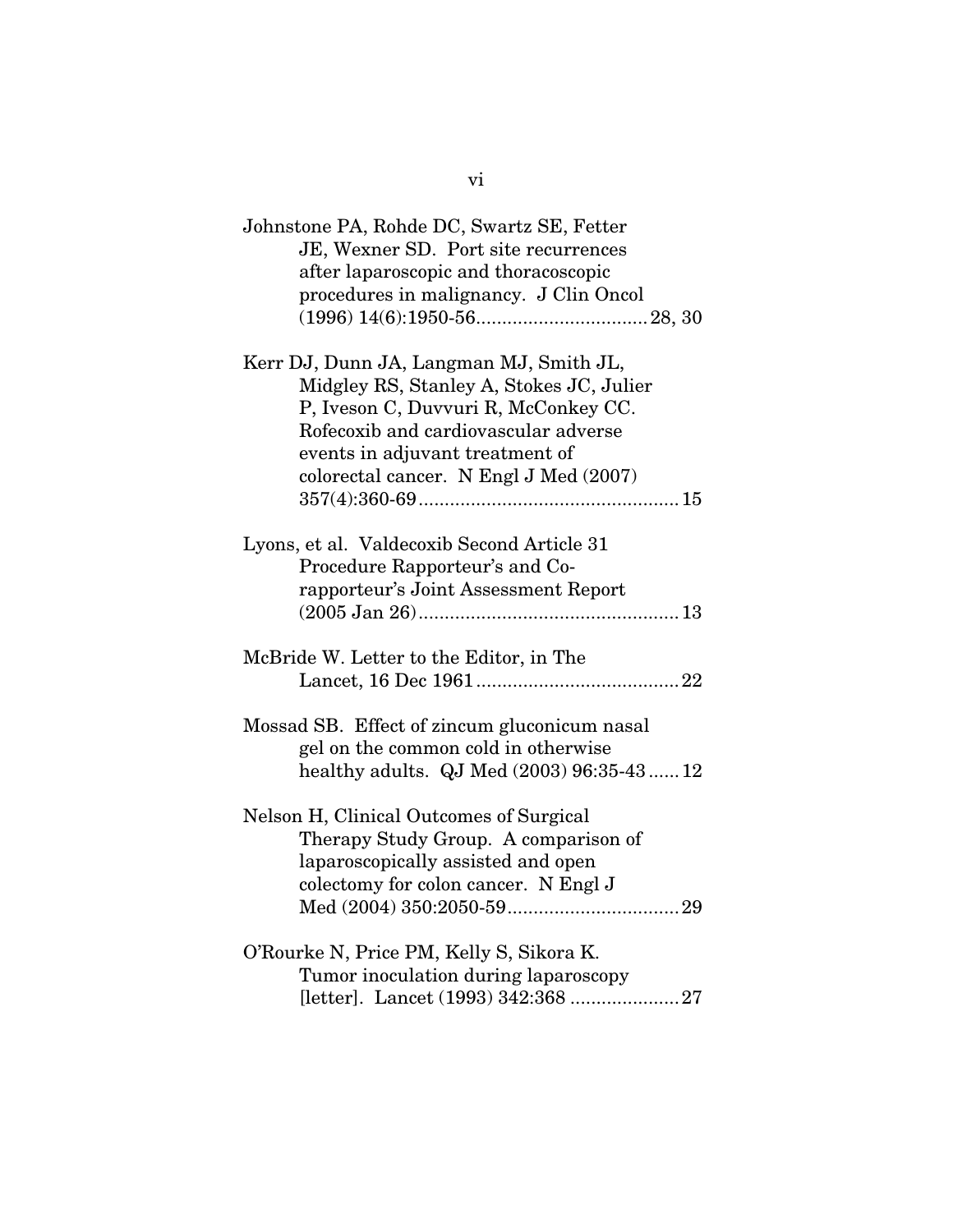| Perry WP, et al. Practice parameters for the<br>management of anal fissures (3rd<br>revision). Dis Colon & Rectum (2010)                                                                                                                            |
|-----------------------------------------------------------------------------------------------------------------------------------------------------------------------------------------------------------------------------------------------------|
| Piantadosi, S. Clinical Trials: A Methodologic                                                                                                                                                                                                      |
| Porter JD, Robinson PH, Glasgow JF, Banks<br>JH, Hall SM. Trends in the incidence of<br>Reye's syndrome and the use of aspirin.<br>Arch Dis Child (1990) 65:826-29  24                                                                              |
| Pfizer, "How is Epidemiology Used?" available<br>$at$ http://media.pfizer.com/files/health<br>/medicine_safety/2-5_How<br>_is_Epidemiology_ Used.pdf (last<br>accessed November 4, 2010)  9, 14, 22                                                 |
| Reddick EJ, Olsen DO. Laparoscopic laser<br>cholecystectomy: A comparison with<br>mini-lap cholecystectomy. Surg Endosc                                                                                                                             |
| Reilly WT, Nelson H, Schroeder G, Wieand HS,<br>Bolton J, O'Connell MJ. Wound<br>recurrence following conventional<br>treatment of colorectal cancer: A rare<br>but perhaps underestimated problem.<br>Dis Colon & Rectum (1996) 39(2):200-07.27-28 |
| Sackett DL, Rosenberg WMC, Muir Gray JA,<br>Haynes RB, Richardson WS. Evidence<br>based medicine: What it is and what it<br>isn't. Brit Med J (1996) 312:71-72 8                                                                                    |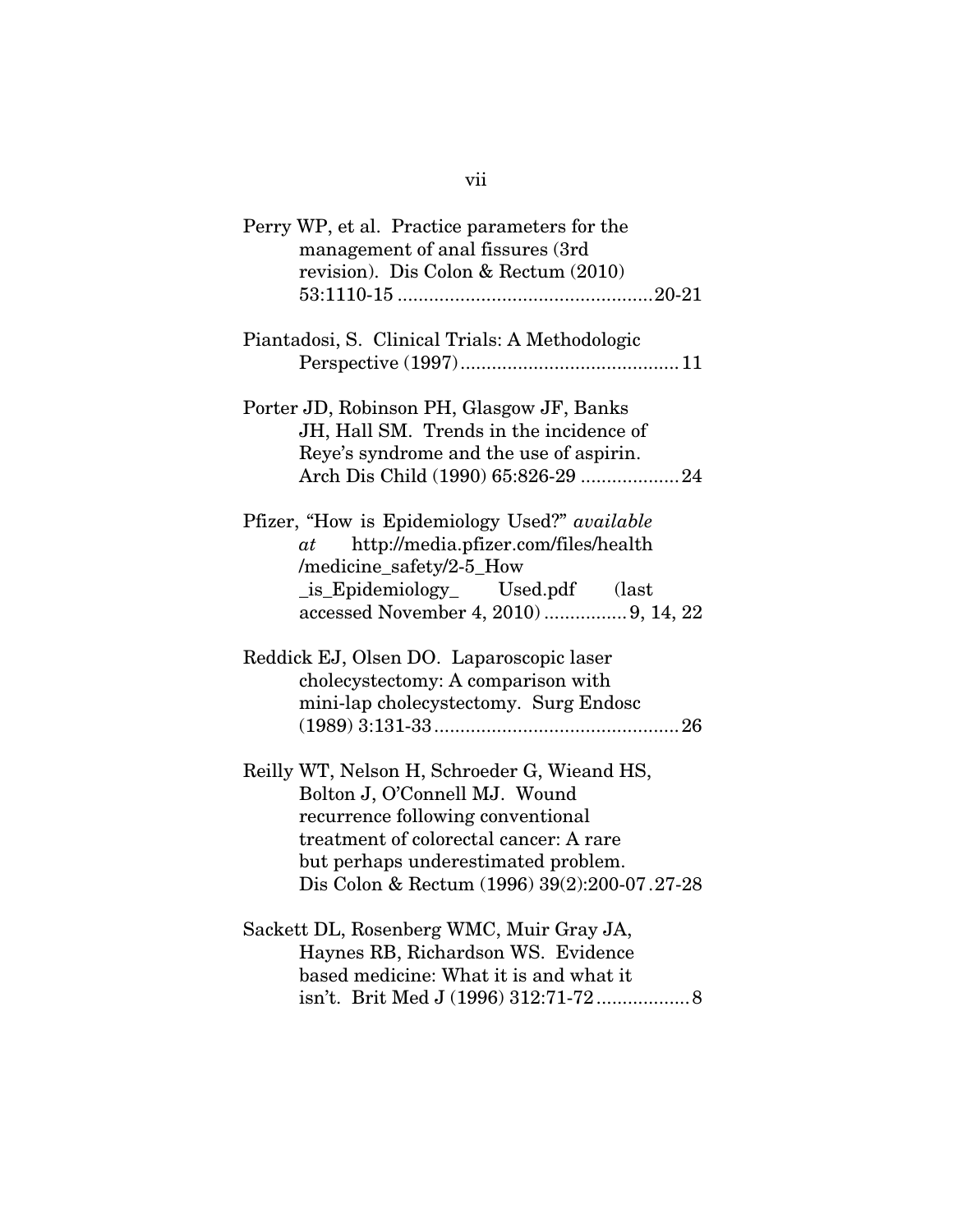| Schunemann HJ, Jaeschke R, Cook DJ, Bria<br>WF, El-Solh AA, Ernst A, Fahy BF,<br>Gould MK, Horan KL, Krishnan JA,<br>Manthous CA, Maurer JR, McNicholas<br>WT, Oxman AD, Rubenfeld G, Turino<br>GM, Guyatt G. ATS Documents<br>Development and Implementation<br>Committee. An official ATS statement: |
|--------------------------------------------------------------------------------------------------------------------------------------------------------------------------------------------------------------------------------------------------------------------------------------------------------|
| grading the quality of evidence and                                                                                                                                                                                                                                                                    |
| strength of recommendations in ATS                                                                                                                                                                                                                                                                     |
| guidelines and recommendations. Am J<br>Respiratory & Critical Care Med (2006)                                                                                                                                                                                                                         |
|                                                                                                                                                                                                                                                                                                        |
| Starko KM, Ray CG, Dominguez LB,                                                                                                                                                                                                                                                                       |
| Stromberg WL, Woodall DF. Reye's                                                                                                                                                                                                                                                                       |
| syndrome and salicylate use. Pediatrics                                                                                                                                                                                                                                                                |
|                                                                                                                                                                                                                                                                                                        |
| Turner RB. Ineffectiveness of intranasal zinc                                                                                                                                                                                                                                                          |
| gluconate for prevention of experimental                                                                                                                                                                                                                                                               |
| rhinovirus colds. Clin Infectious Dis                                                                                                                                                                                                                                                                  |
|                                                                                                                                                                                                                                                                                                        |
| U.S. Department of Health and Human                                                                                                                                                                                                                                                                    |
| Services, Food and Drug Administration.                                                                                                                                                                                                                                                                |
| Guidance for Industry: Good                                                                                                                                                                                                                                                                            |
| Pharmacovigilance Practices and                                                                                                                                                                                                                                                                        |
| Pharmacoepidemiologic Assessment                                                                                                                                                                                                                                                                       |
| $(2005 \text{ Mar})$ , available at                                                                                                                                                                                                                                                                    |
| http://www.fda.gov/downloads/                                                                                                                                                                                                                                                                          |
| RegulatoryInformation/Guidances/UCM                                                                                                                                                                                                                                                                    |
|                                                                                                                                                                                                                                                                                                        |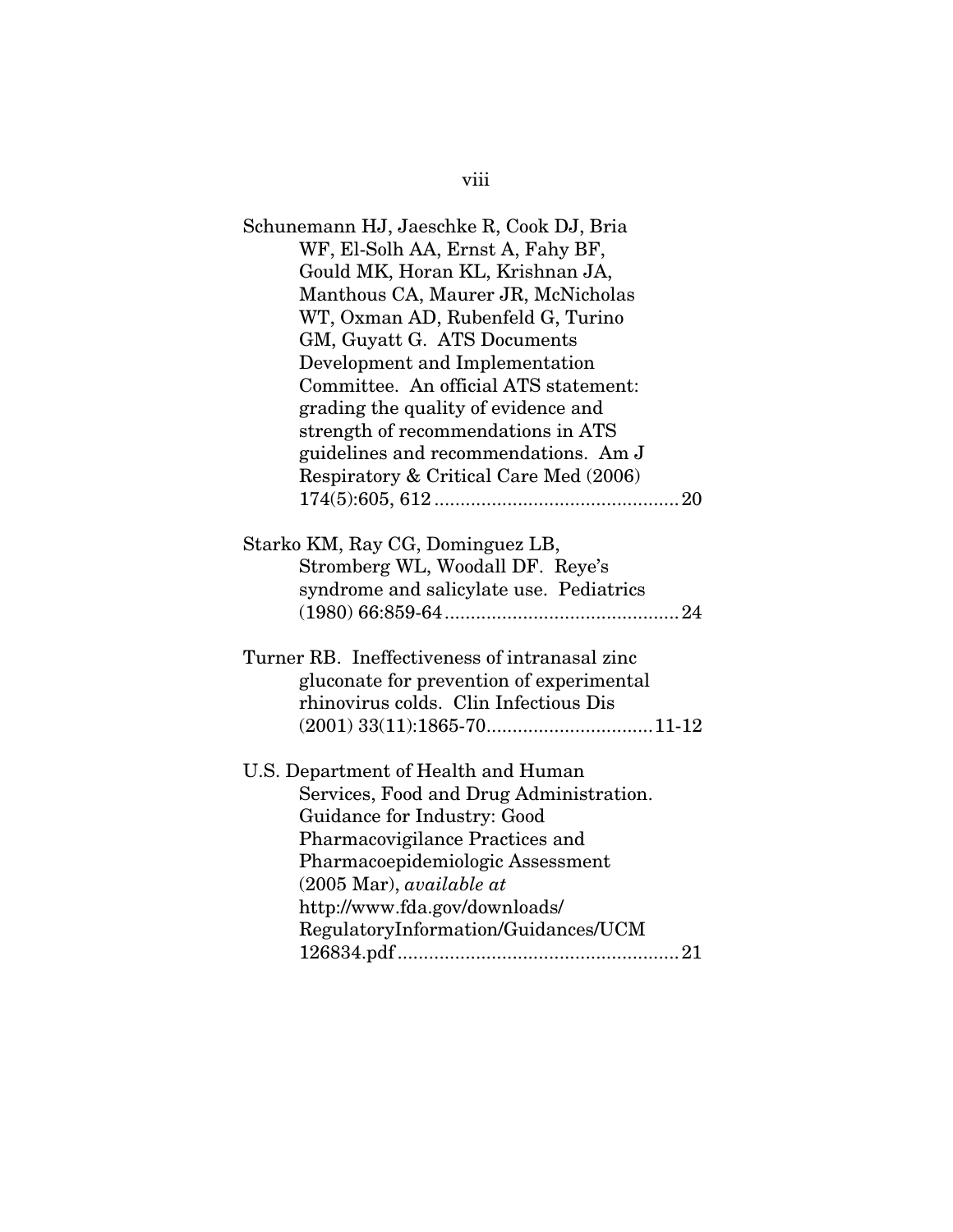| Waldman RJ, Hall WN, McGee H, VanAmburg<br>G. Aspirin as a risk factor in Reye's                                                                                                                                                                                                                                         |
|--------------------------------------------------------------------------------------------------------------------------------------------------------------------------------------------------------------------------------------------------------------------------------------------------------------------------|
| syndrome. JAMA (1982) 247:3089-94  24                                                                                                                                                                                                                                                                                    |
| Wexner SD, et al. A Consensus document on<br>bowel preparation before colonoscopy:<br>prepared by a task force from the<br>American Society of Colon and Rectal<br>Surgeons (ASCRS), the American<br>Society for Gastrointestinal Endoscopy<br>(ASGE), and the Society of American<br>Gastrointestinal Surgeons (SAGES). |
| Dis Colon & Rectum (2006) 49:792-809 20                                                                                                                                                                                                                                                                                  |
| Young-Fadok TM. Minimally invasive<br>techniques for colorectal cancer. Surg                                                                                                                                                                                                                                             |
| Zmora O. Wexner SD. Part I: Laparoscopic<br>surgery for colon and rectal cancer.<br>Current Problems in Cancer (2001)                                                                                                                                                                                                    |

ix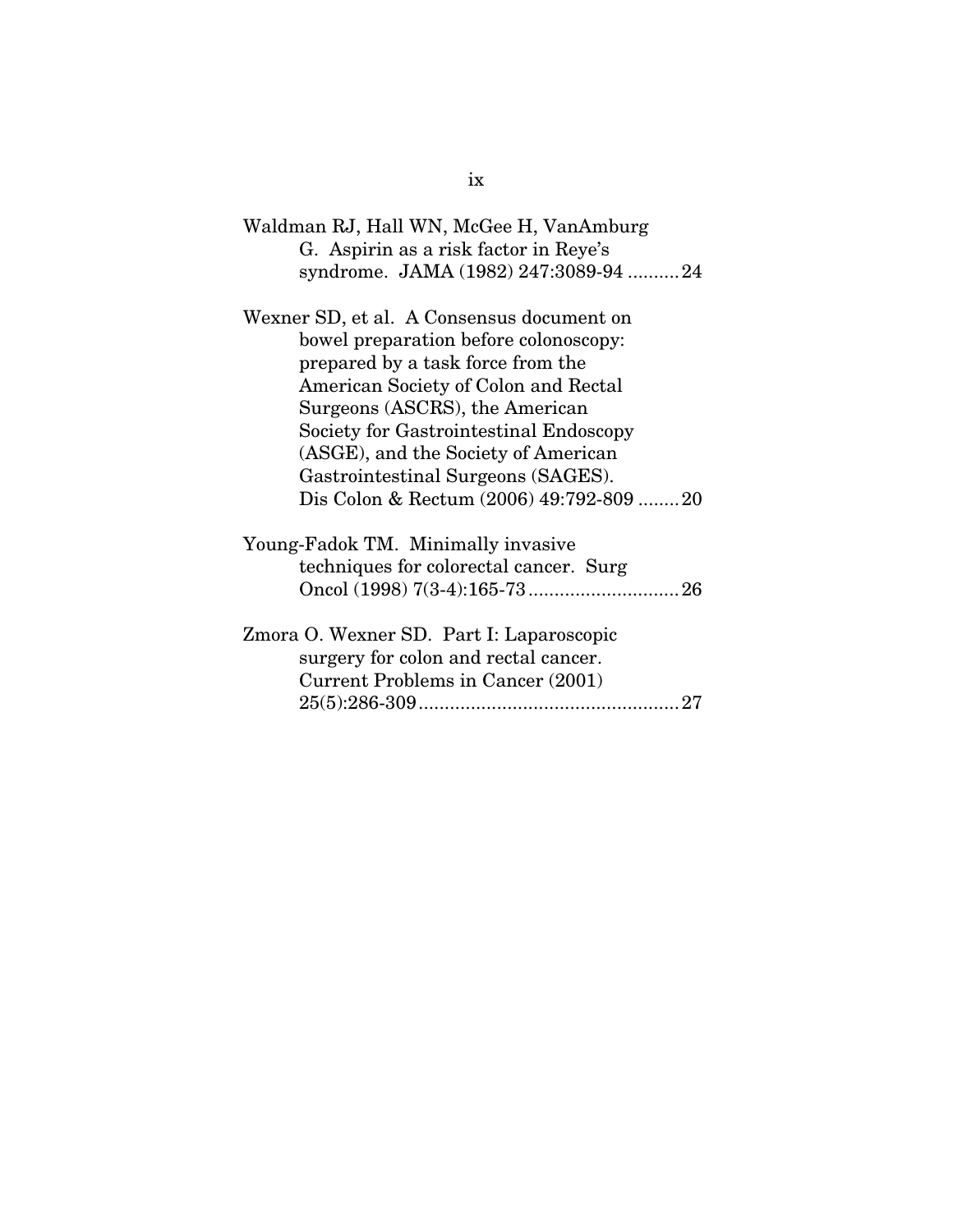### **BRIEF OF** *AMICI CURIAE* **MEDICAL RESEARCHERS DR. TONIA M. YOUNG-FADOK (MAYO CLINIC), DR. CURT D. FURBERG (WAKE FOREST), DR. ERIC J. TOPOL (SCRIPPS), AND DR. DAVID A. ETZIONI (MAYO CLINIC) IN SUPPORT OF RESPONDENTS URGING AFFIRMANCE**

#### **INTEREST OF** *AMICI CURIAE*

*Amicus* Tonia M. Young-Fadok, M.D., MS, FACS, FASCRS, is Professor of Surgery, Mayo Clinic College of Medicine, and Chair, Division of Colon and Rectal Surgery, Mayo Clinic, Arizona. Dr. Young-Fadok is a leading medical researcher in diseases of the colon and rectum, with specific reference to the application of laparoscopic techniques to improve patient outcomes. She has participated in many clinical trials in the field of colon and rectal surgery. She has published over 40 research papers as primary investigator, 59 peer-reviewed articles, 36 book chapters, and numerous other publications. She is an editorial board member of eight medical journals and a reviewer for 17 others. She has made presentations at over 160 medical conferences nationally and  $\text{intermationally.}^1$  $\text{intermationally.}^1$ 

*Amicus* Curt D. Furberg, M.D., is Professor of Public Health Sciences and Senior Advisor to the Dean for Health Services Research and Health Policy

<span id="page-10-0"></span><sup>1</sup> This brief has been filed with the written consent of the parties, which is on file with the Clerk of Court. Pursuant to Rule 37.6, *amici* affirm that no counsel for a party authored this brief in whole or in part, nor did any person or entity, other than *amici* or their counsel, make a monetary contribution to the preparation or submission of this brief.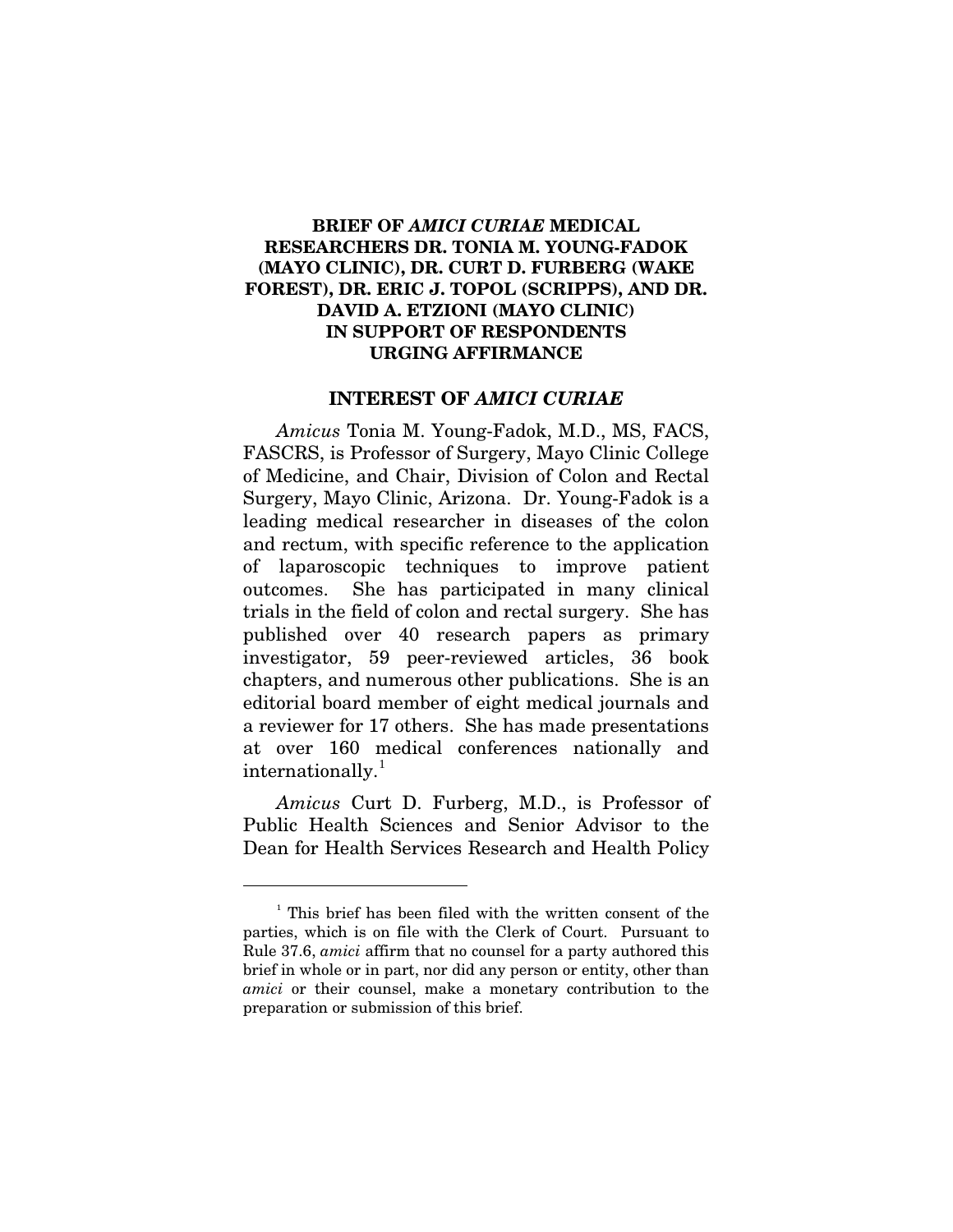at Wake Forest University School of Medicine. From 1979 to 1985, he was Chief of the Clinical Trials Branch of the National Heart, Lung, and Blood Institute of the National Institutes of Health (NIH) in Bethesda, Maryland. In 1986, he was appointed Director, Center for Prevention Research and Biometry, and Head, Section of Prevention Research and Biometry in the Department of Medicine at Wake Forest. From 1989 until 1999, he was Chairman of the Department of Public Health Sciences at Wake Forest. Under Dr. Furberg's leadership, the Center and the Department grew from one to approximately 300 persons. The Department successfully competes for NIH funding and in recent years has ranked nationally as one of the top two departments of its type for NIH funding. Dr. Furberg has more than three decades of expertise and experience in the areas of epidemiology and clinical trial design, conduct, monitoring, interpretation, and reporting. He is a national leader in the field. He has served as Principal Investigator or Scientific Project Officer on a large number of primarily cardiovascular clinical trials, having played a very active role in their design, conduct, monitoring, interpretation, and reporting. These trials documented the efficacy and safety of various interventions and led to improvements in the quality of care for millions of patients with coronary heart disease, heart failure, hypertension, or other vascular conditions. He has served or is currently serving on the Data Safety Monitoring Committees for over 50 clinical trials sponsored by the NIH, various foundations, the pharmaceutical industry, and others, including the Data Safety Monitoring Committees of two ongoing industry-sponsored trials. These committees monitor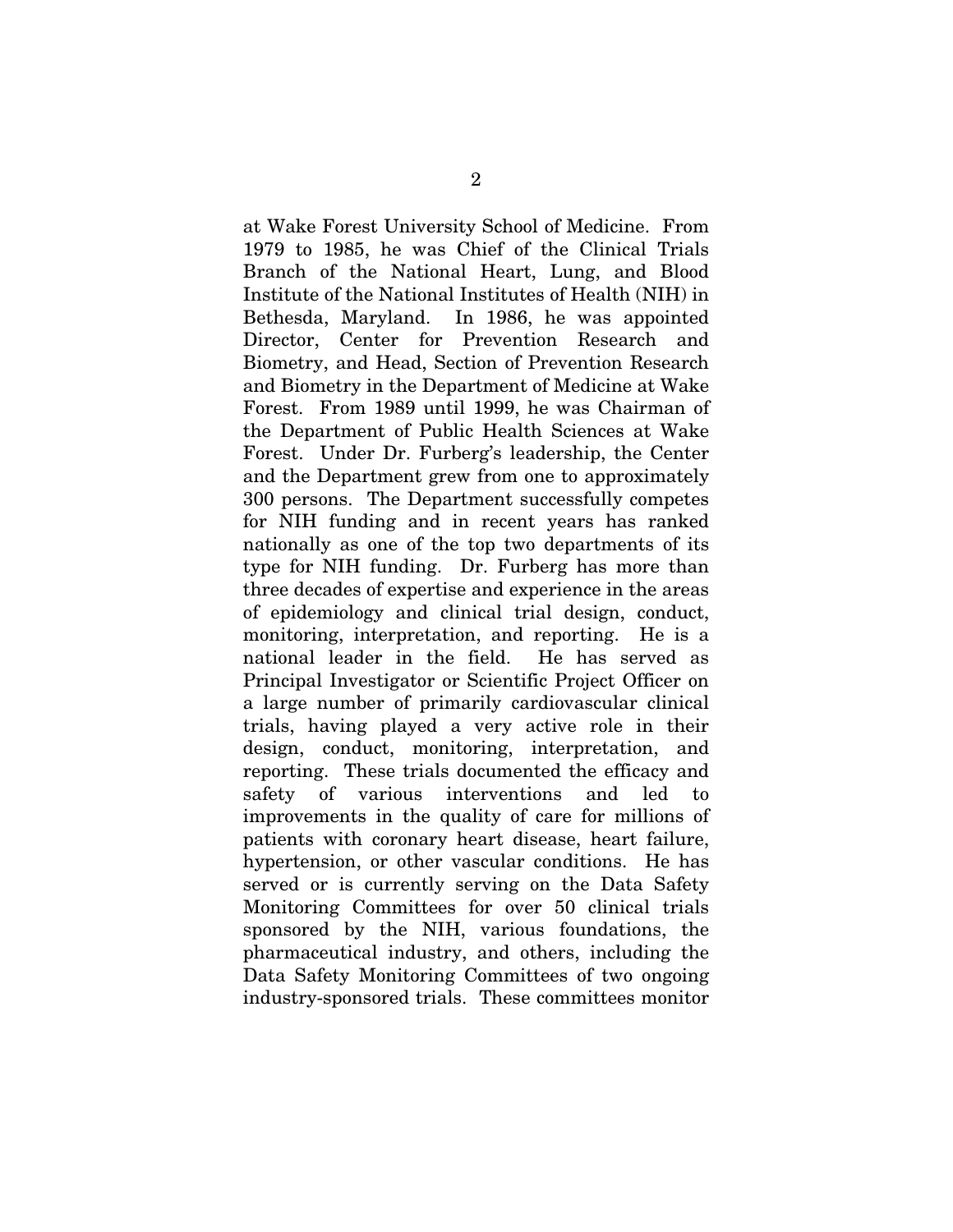the efficacy and safety of treatment and prevention trials in progress and are charged with recommending early trial termination, if efficacy is clearly documented or if harmful effects outweigh the benefits. Thus, Dr. Furberg is experienced in the generally accepted approaches to weighing favorable and unfavorable effects of interventions, primarily medications. He is frequently consulted on clinical trial issues by colleagues at academic institutions and has conducted trials sponsored by pharmaceutical companies. He consulted for Wyeth as an expert regarding the diet-drug combination fenfluraminephenteramine (so-called "fen-phen") in determining the magnitude of the adverse effects associated with its use. He has also been an advisor to the World Health Organization (WHO) and is currently conducting a WHO-sponsored study in Sri Lanka as part of a program directed at non-communicable diseases in low- and middle-income countries.

*Amicus* Eric J. Topol, M.D., is the Director of the Scripps Translational Science Institute, a National Institutes of Health-funded program of the Clinical and Translational Science Award (CTSA) Consortium focused on advancing individualized medicine. He is the Chief Academic Officer of Scripps Health, a Senior Consultant cardiologist practitioner at Scripps Clinic, and Professor of Translational Genomics at The Scripps Research Institute. Prior to coming to Scripps, he served on the faculty of Case Western as a professor in genetics, chaired the Department of Cardiovascular Medicine at Cleveland Clinic for 15 years and raised its status to rank #1 by U.S. News and World Report for 11 consecutive years, and was Founder of the Cleveland Clinic Lerner College of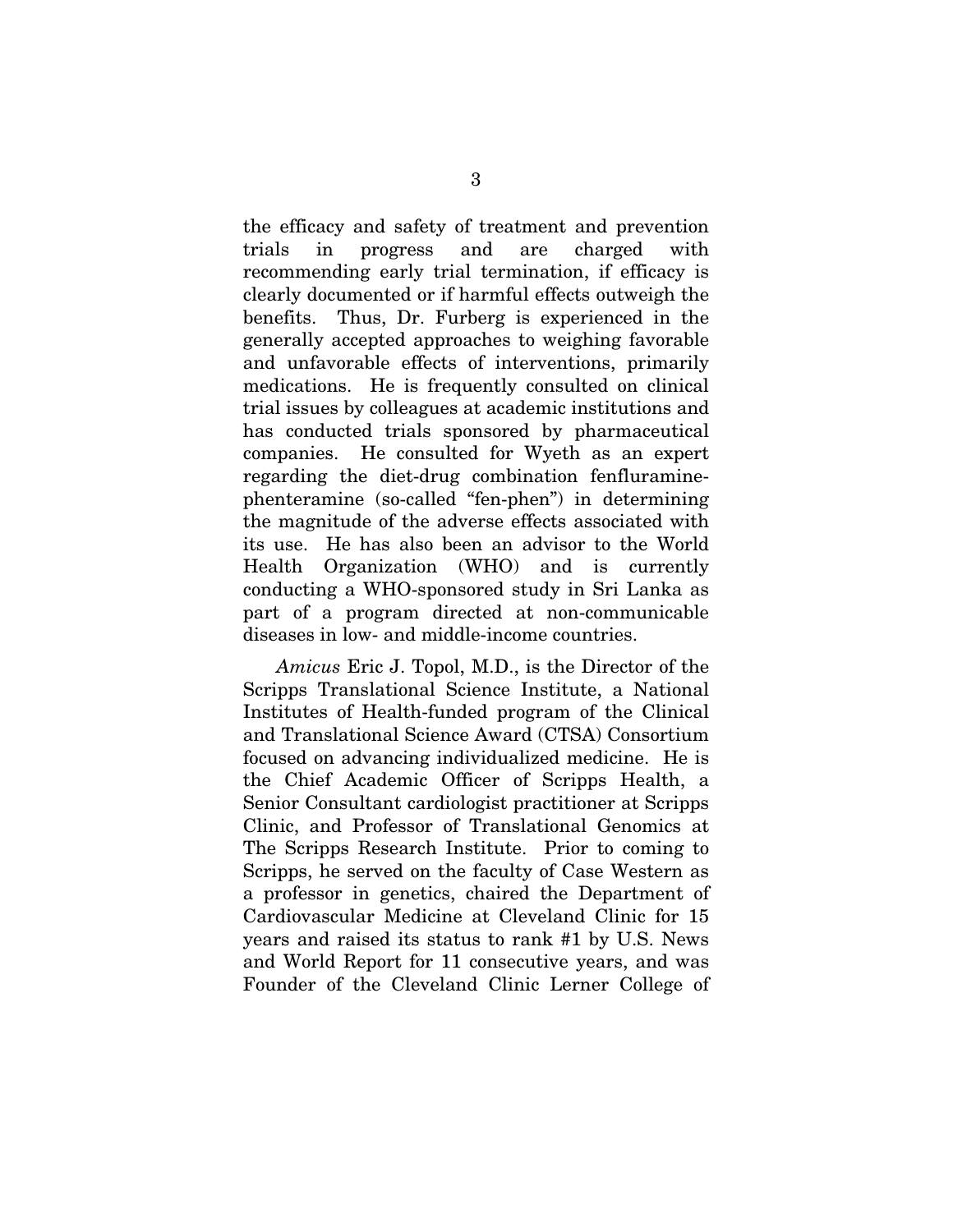Medicine. His work in the genomics of heart attack has led to discovery of key genes recognized by the American Heart Association twice as top 10 research advances. As a leader in clinical trials of novel therapeutics, he administered recombinant t-PA to the first patient in 1984 and pioneered and led the clinical development of clopidogrel (Plavix), bivalirudin (Angiomax), and abciximab (ReoPro). He was the first physician to publish safety concerns on the cardiovascular risk of Vioxx. He has over 1,000 original peer-reviewed publications and has edited over 30 books, including the Textbook of Interventional Cardiology (5th ed.) and the Textbook of Cardiovascular Medicine (3rd ed.). He has been a medical innovator in wireless medicine, including wireless ECG telemetry, vital signs, remote monitoring for heart failure, and as a Founder and Vice-Chairman of the West Wireless Health Institute. Dr. Topol has been elected to the Institute of Medicine of the National Academy of Sciences and the American Association of Physicians, and has been recognized by the Institute of Scientific Information to be in the top 10 cited biomedical researchers in medicine in the past decade.

*Amicus* David A. Etzioni, M.D., MSHS, FACS, is Associate Professor of Surgery, Mayo Clinic College of Medicine, and Senior Associate Consultant, Division of Colon and Rectal Surgery, Mayo Clinic, Arizona. Dr. Etzioni has extensive expertise in health services research, the study of quality as it pertains to health care delivery. In his career as a health services researcher, he has published in a wide range of topics, including critical reviews of the status of medical evidence. His experience in analyzing and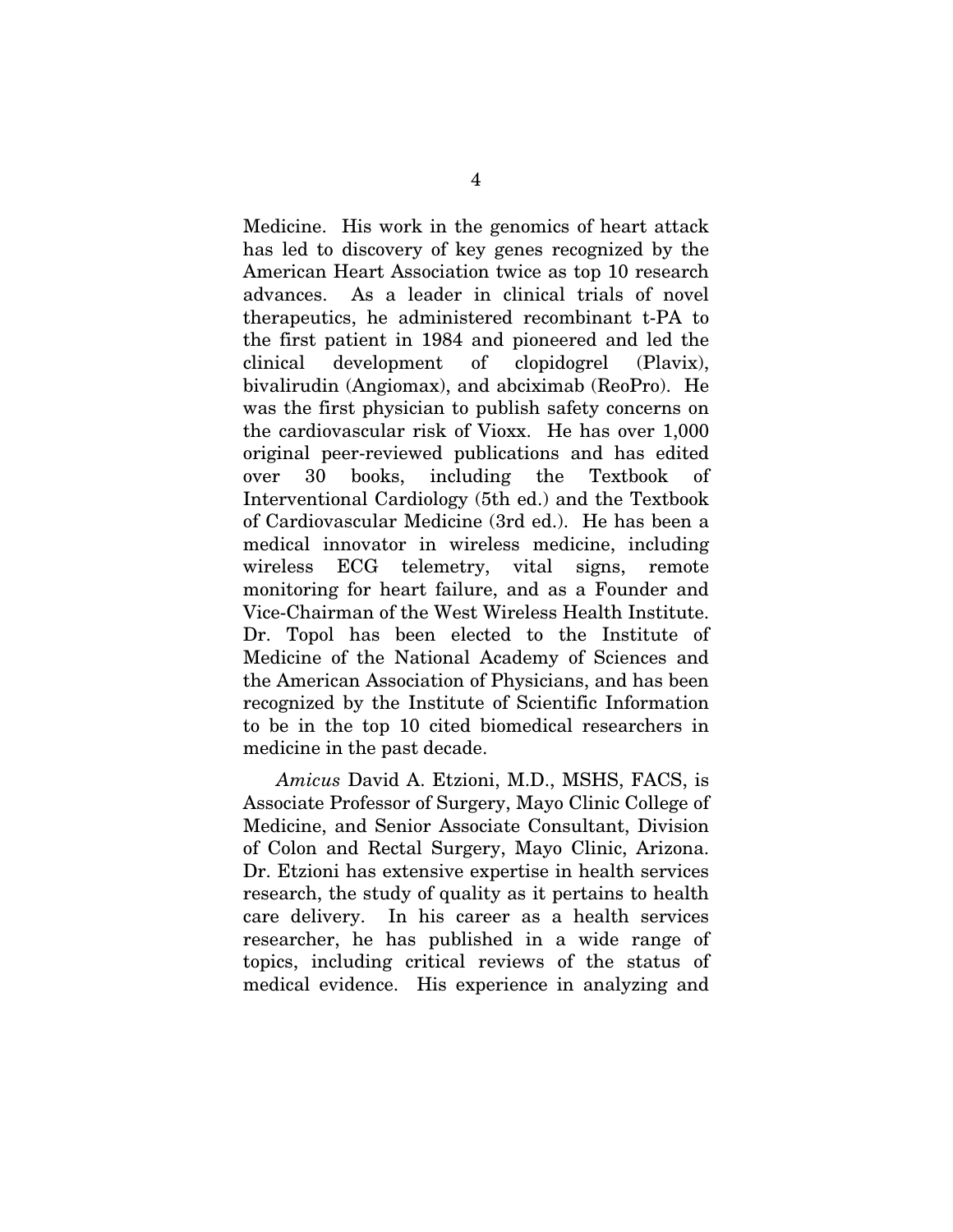synthesizing medical knowledge will be important in giving context to the discussions of the importance of different types of scientific evidence.

*Amici*'s expertise is directly relevant to the question presented in this case. They are very familiar with different methods by which medical information is gathered, including case reports and case series. They are well acquainted with the means by which the strength of scientific evidence is assessed and the role of case reports in prompting scientific alerts and further investigation. They can therefore provide this Court with an important perspective regarding the type and quantum of evidence by which medical researchers and professionals routinely take action and make decisions.

#### **SUMMARY OF ARGUMENT**

Petitioners in this case contend that Adverse Event Reports (AERs) are not material information unless they reveal a statistically significant increased risk of harm from product use. Yet medical researchers and professionals do not follow such an approach. They do not ignore relevant medical data, including reports of adverse events, or wait until the information rises to the level of statistical significance. They do not restrict the data they consider to the results of randomized clinical trials. To the contrary – medical professionals frequently act on the basis of case reports and other information that may not meet the standard of statistical significance.

 Randomized trials have important ethical, practical, and statistical limitations. Although side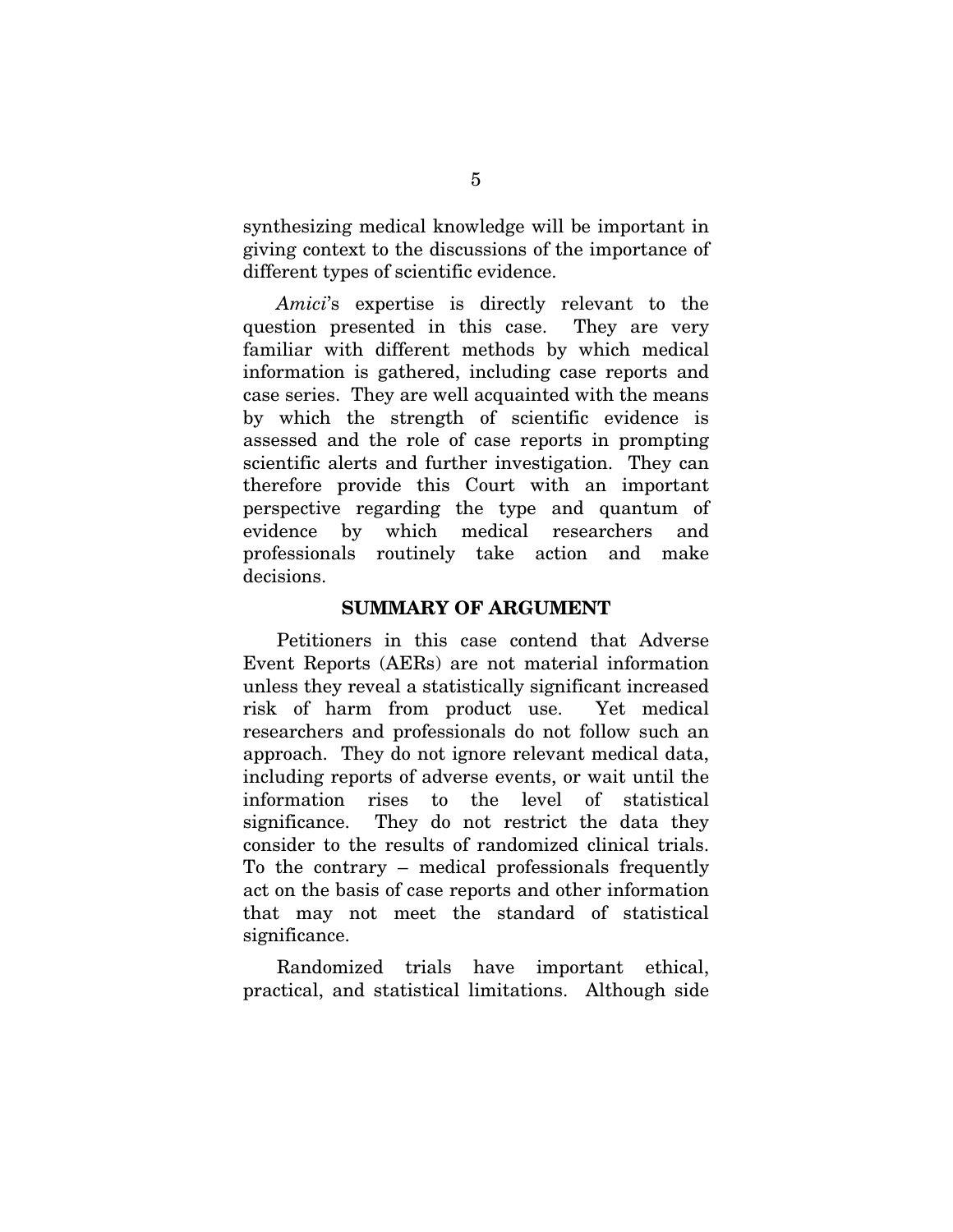effects are tolerated as part of efficacy studies, trials usually are not conducted merely to confirm the presence of serious side effects. Randomized trials are designed to evaluate desired outcomes, while monitoring for adverse outcomes. Thus, medical researchers would not perform a randomized controlled trial simply to examine whether the specific outcome of anosmia is linked to the intranasal gluconate gel used in Zicam products. It would be ethically unjustifiable to undertake a randomized trial solely to evaluate a complication such as anosmia.

 Further, clinical trials generally lack the statistical "power" to detect rare side effects. The number of participants in randomized controlled trials is usually calculated to demonstrate statistical significance in terms of a chosen outcome, such as efficacy, and is not designed to reveal rare serious adverse effects.

 Because of the limitations of randomized trials, the medical community also considers case reports and case series to be important sources of material information. Case reports and case series have played key roles in many decisions by the medical community to investigate apparent risks, modify procedures or guidelines, and take other kinds of action. Examples include the dangers of Thalidomide, the risks of oral contraceptives (particularly deep vein thrombosis and subsequent pulmonary embolus), the link between Reye's Syndrome and aspirin, the side effects of rofecoxib (Vioxx), the identification of Acquired Immunodeficiency Syndrome, commonly known as AIDS, and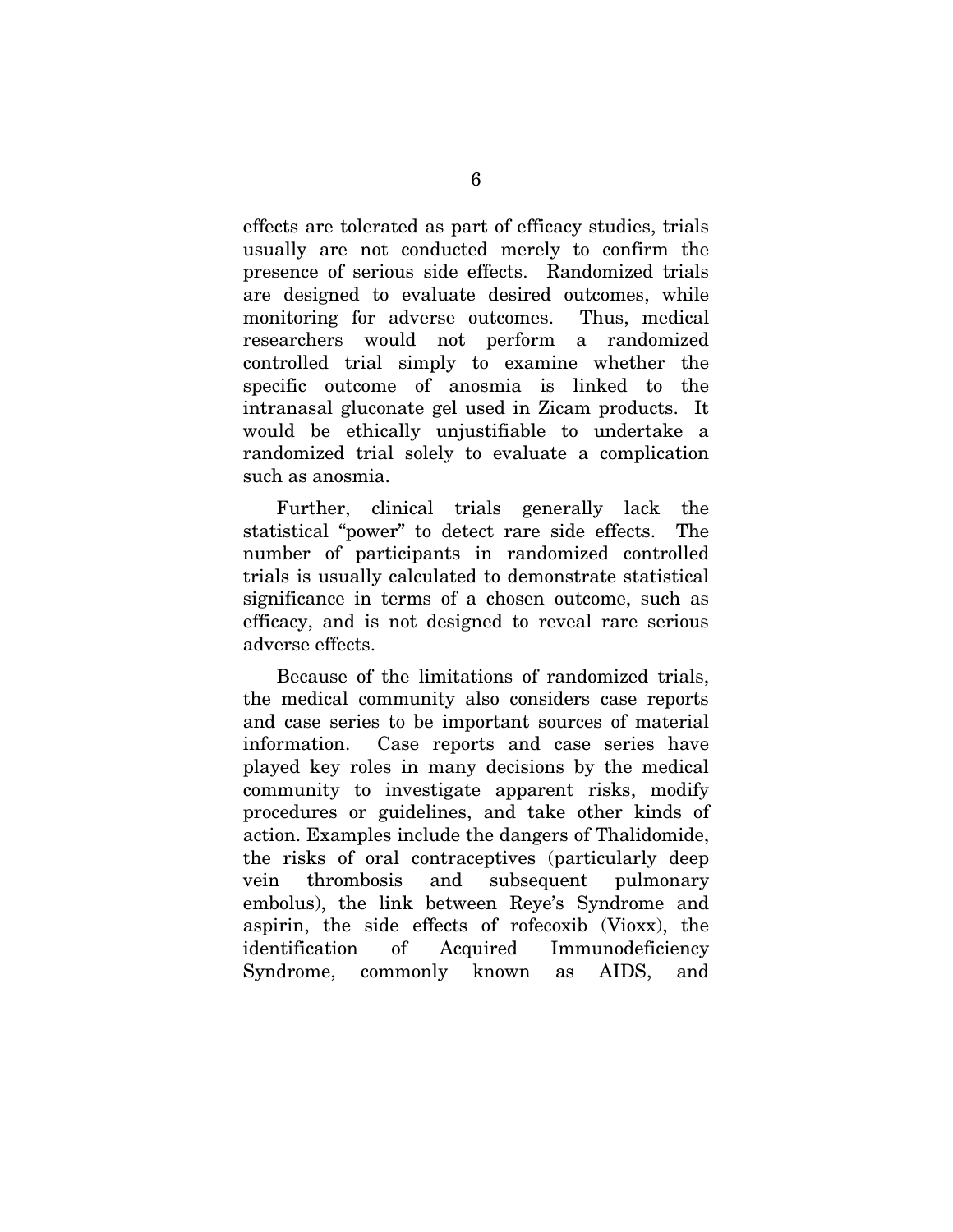complications arising from laparoscopic surgery for colon cancer.

 With respect to pharmaceuticals, the Food and Drug Administration (FDA) has recognized that case reports and case series can play important roles in serving as "safety signals" and raising concerns about an excess of adverse events compared to what would be expected to be associated with a product's use. Notably, such reports need not rise to a statistically significant level in order to trigger action.

 In fact, case studies have already formed a basis for action on the part of medical professionals with respect to the intranasal gluconate gel in Zicam products. Based on the information available in 2003, medical professionals had a reasonable basis for undertaking further investigation with respect to anosmia.

 Statistical significance simply is not the "be-all" and "end-all" for the medical profession in identifying medical risks and formulating appropriate responses. Accordingly, statistical significance should not be used as a rigid, bright-line standard for defining the materiality requirement for reasonable investors in the context of medical risks.

The judgment should be affirmed.

#### **ARGUMENT**

## **A. There Are Ethical, Financial, and Scientific Limits on Randomized Trials.**

Contemporary medical professionals practice evidence-based medicine, *i.e*., "the conscientious, explicit, and judicious use of current best evidence in making decisions about the care of individual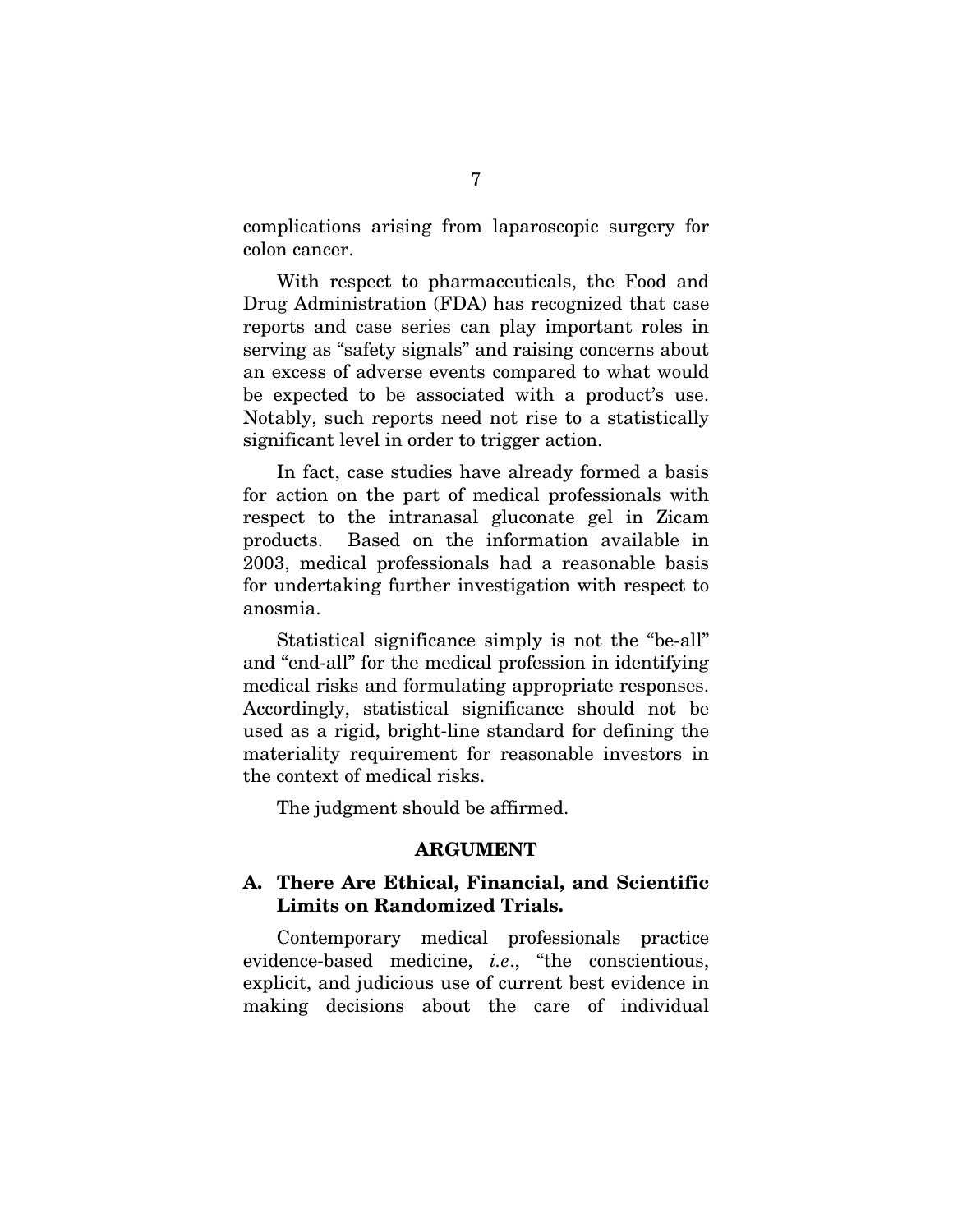patients." Medical professionals must integrate individual clinical expertise with the best available external clinical evidence from systematic research. In combining this range of data from various sources, medical professionals do not restrict their attention to information that meets a standard of statistical significance.

 Rather, medical professionals rely on their personal experience, proficiency, and judgment developed through clinical practice. They also consult the best available external evidence, including clinically relevant research, both from basic sciences and from patient-centered clinical research into the efficacy and safety of therapeutic, rehabilitative, and preventive regimens. Good doctors must use both individual clinical expertise and the best available external evidence, because neither alone is sufficient.<sup>[3](#page-17-1)</sup> Clinical expertise is necessary to determine if external evidence is applicable to or appropriate for an individual patient. Consulting current best evidence is necessary to prevent practice becoming out of date.

 Ever since the concept of randomization was first introduced by Fisher in agricultural research in 1926, randomized clinical trials (prospective studies comparing the effect and value of interventions against a control) or meta-analyses (the systematic reviews of several randomized trials) have often been treated as the "gold standard" for judging whether a

<span id="page-17-1"></span><span id="page-17-0"></span><sup>2</sup> Sackett DL, Rosenberg WMC, Muir Gray JA, Haynes RB, Richardson WS. Evidence based medicine: What it is and what it isn't. Brit Med J (1996) 312:71-72.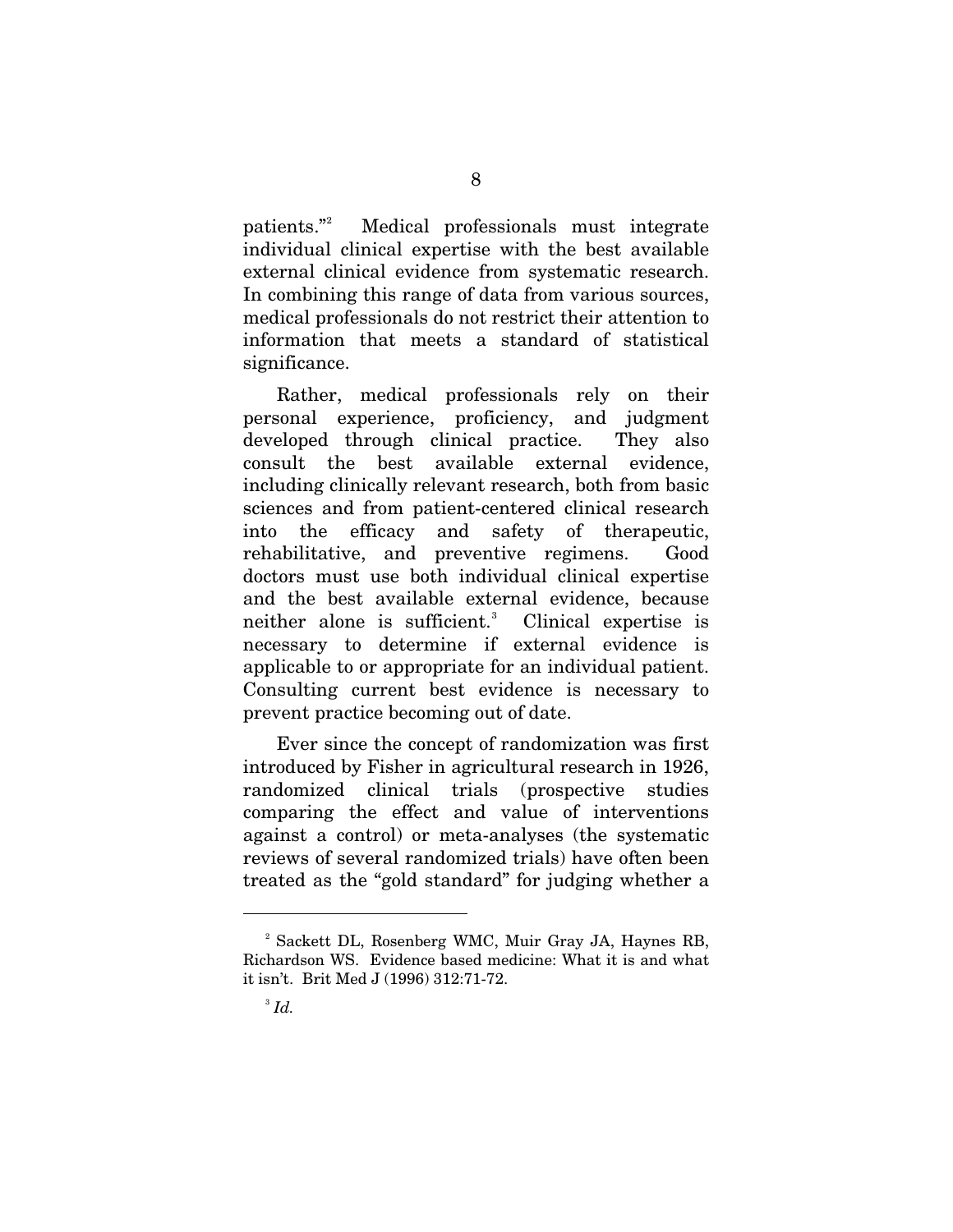treatment does more harm than good.<sup>[4](#page-18-0)</sup> In a randomized trial, a participant is randomly assigned to either the "study" group (which receives the particular intervention at issue) or the "control" group (which does not receive the intervention). The ideal trial is one that is randomized and doubleblinded **–** neither the participant nor the investigator knows if the participant is in the study group or the control group.

 However, evidence-based medicine is not restricted to the results of randomized trials or metaanalyses. Indeed, the practical reality is that many questions about medical care and treatment do not require randomized trials or cannot wait for trials to be conceived and conducted. And if there is no evidence from a randomized trial that addresses a patient's situation, it is important to look for the next best external evidence. As a leading pharmaceutical manufacturer explains on its website, "[r]esults from clinical studies, spontaneous reports, epidemiology studies, and, where relevant, preclinical datasets, should all be evaluated for their potential to address the particular safety question raised, taking into account the unique strengths and limitations of the study designs and data collection methods used."[5](#page-18-1)

 $\overline{a}$ 

<span id="page-18-1"></span>5

http://media.pfizer.com/files/health/medic ine\_safety/2-5\_How \_is\_Epidemiology\_Used.pdf (last accessed November 4, 2010).

<span id="page-18-0"></span><sup>4</sup> Friedman LM, Furberg CD, DeMets DL. "Fundamentals of Clinical Trials" (4th ed. 2010, Springer-Verlag, New York), p. 1.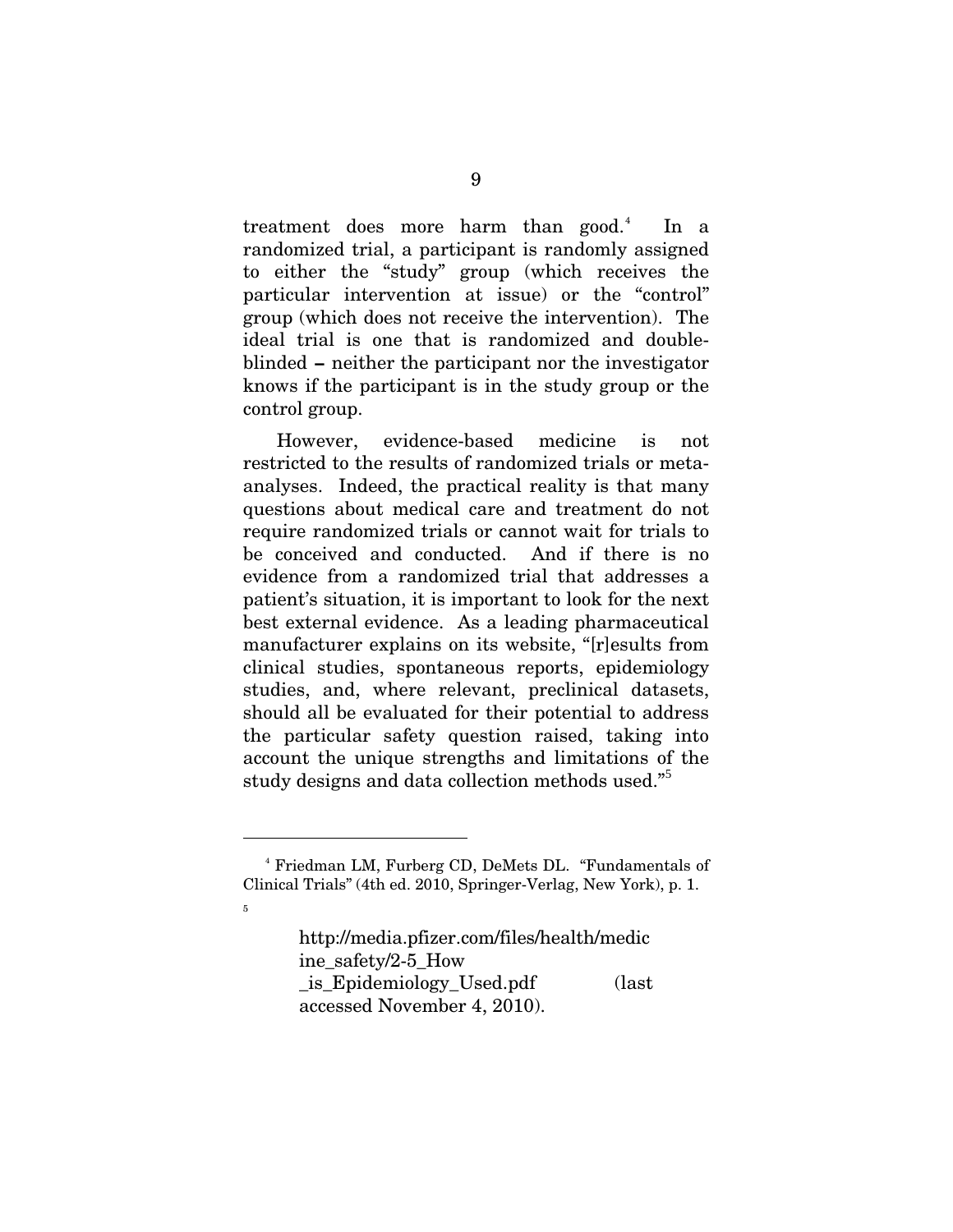In some situations, randomized trials are precluded on ethical grounds – for example, where researchers have a reasonable basis for believing that members of the study group or control group will experience serious harm.<sup>[6](#page-19-0)</sup> To be sure, there never has been, and never will be, a randomized trial of the benefits of parachutes for skydivers. Similarly, researchers typically do not conduct randomized trials if they already have a basis for believing that a particular intervention would have serious negative side effects that outweigh any potential positive gain from the intervention.

 Moreover, clinical trials generally are not undertaken merely to confirm the existence of already suspected serious side effects. To be sure, physicians often observe a side effect when investigating an intervention's efficacy in treating a disease, but it is an entirely different matter to expose study subjects to serious side effect risks simply to confirm that those risks exist. Medical ethics would severely limit the types of investigations that would be permissible in such circumstances.

 In this case, there would be serious ethical questions about a clinical trial of the intranasal

<span id="page-19-0"></span><sup>6</sup> AMA Code of Medical Ethics, Opinion 2.07, subpart (2) ("In conducting clinical investigation, the investigator should demonstrate the same concern and caution for the welfare, safety, and comfort of the person involved as is required of a physician who is furnishing medical care to a patient independent of any clinical investigation."); *id.* at subpart  $(5)(a)$ ("Adequate safeguards must be provided for the welfare, safety, and comfort of the subject. It is fundamental social policy that the advancement of scientific knowledge must always be secondary to primary concern for the individual.").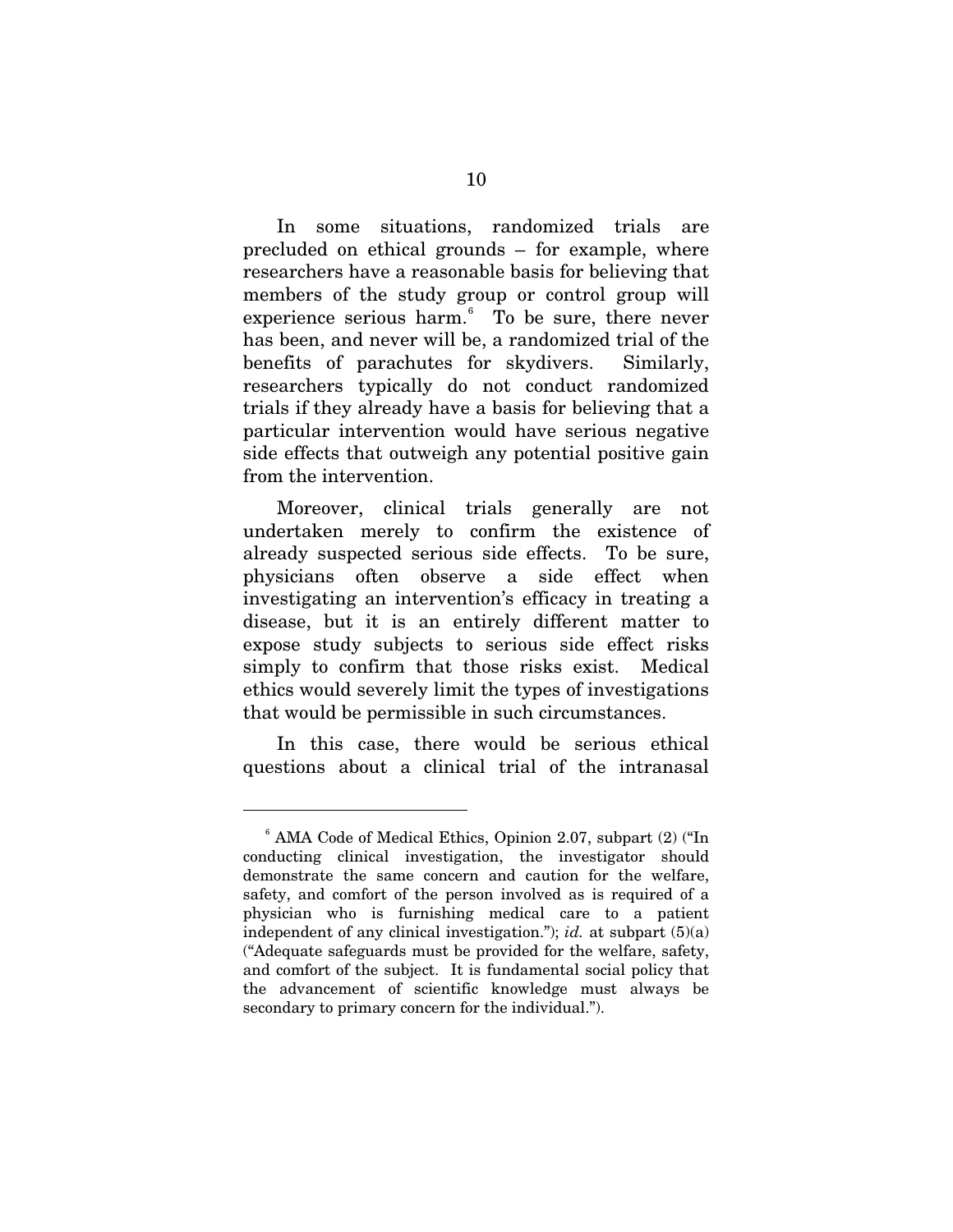gluconate gel used in Zicam products, given what doctors already know about the serious side effect risk of anosmia. Because of the obvious ethical concerns, researchers would be highly unlikely to conduct a randomized study merely to make sure that subjects really will lose their sense of smell.

Further, randomized trials typically lack the "power" to detect adverse effects that occur only rarely. In statistical terms, the ability of a study to detect a "real" effect is often referred to as the "power" of a study, or the probability that the study will lead to the identification of a true effect, as opposed to being the result of chance.<sup>[7](#page-20-0)</sup> Statistical power is a function of the size of the treatment effect, the number of study participants, and the duration of the study. Trials are generally designed to examine a single goal, such as efficacy, or a very limited number of endpoints that are clearly stated in advance. Efficacy studies, which test an endpoint occurring with high frequency in smaller sample sizes, are simply not powered to detect rare adverse events. Hence, unless the control and study groups are very large and are followed for a substantial period of time (both of which greatly increase the cost of the investigation), the trial is unlikely to identify adverse effects that occur relatively rarely in the population.

 In the case of the intranasal gluconate gel used in Zicam products, several randomized trials actually have been performed. Two randomized trials have reported that intranasal zinc is ineffective in preventing or reducing the duration of the common

<span id="page-20-0"></span><sup>7</sup> Piantadosi, S. Clinical Trials: A Methodologic Perspective (1997), p. 528.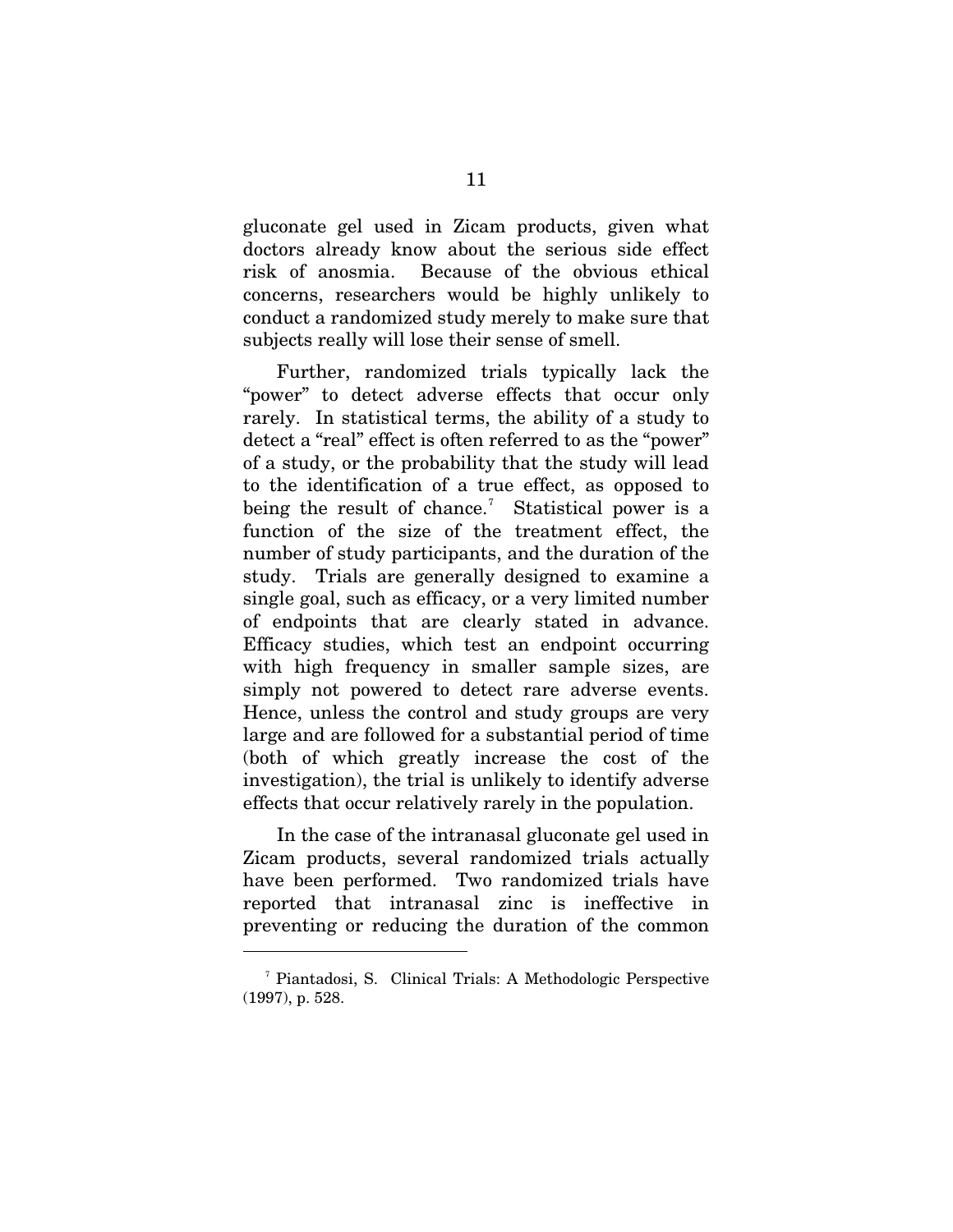cold.[8](#page-21-0) In the study by Belongia et al., 81 patients were randomized to receive zinc gel and 79 to placebo. Review of adverse events did not include a report of anosmia, but the study would have been underpowered to demonstrate such a rare side effect. A study by Hirt et al. did show a shorter duration of cold symptoms, and did not report anosmia, but only 108 and 105 patients were assigned to the study and control groups, respectively.<sup>[9](#page-21-1)</sup> And a study by Mossad involved only 78 patients total, with 40 in the study group and 38 in the placebo.<sup>[10](#page-21-2)</sup> In other words, none of the trials could have been expected to detect anosmia as a side effect.

Moreover, to the extent that an adverse event occurs in a clinical trial designed to assess the efficacy of treatment, it is unlikely that there would be a sufficient number of adverse events to achieve statistical significance at the 95% confidence level. However, lack of statistical significance should not be mistaken either for an absence of increased risk of harm or for confirmation that a drug is safe. As one researcher noted in the context of Bextra

<span id="page-21-0"></span><sup>8</sup> Belongia EA, Berg R, Liu K. A randomized trial of zinc nasal spray for the treatment of upper respiratory illness in adults. Am J Med (2001) 111(2):103-08; Turner RB. Ineffectiveness of intranasal zinc gluconate for prevention of experimental rhinovirus colds. Clin Infectious Dis (2001) 33(11):1865-70.

<span id="page-21-1"></span><sup>9</sup> Hirt M, Nobel S, Barron E. Zinc nasal gel for the treatment of common cold symptoms: a double-blind, placebo-controlled trial. Ear, Nose & Throat J (2000) 79(10):778-80, 782.

<span id="page-21-2"></span><sup>&</sup>lt;sup>10</sup> Mossad, SB. Effect of zincum gluconicum nasal gel on the common cold in otherwise healthy adults. QJ Med (2003) 96:35- 43.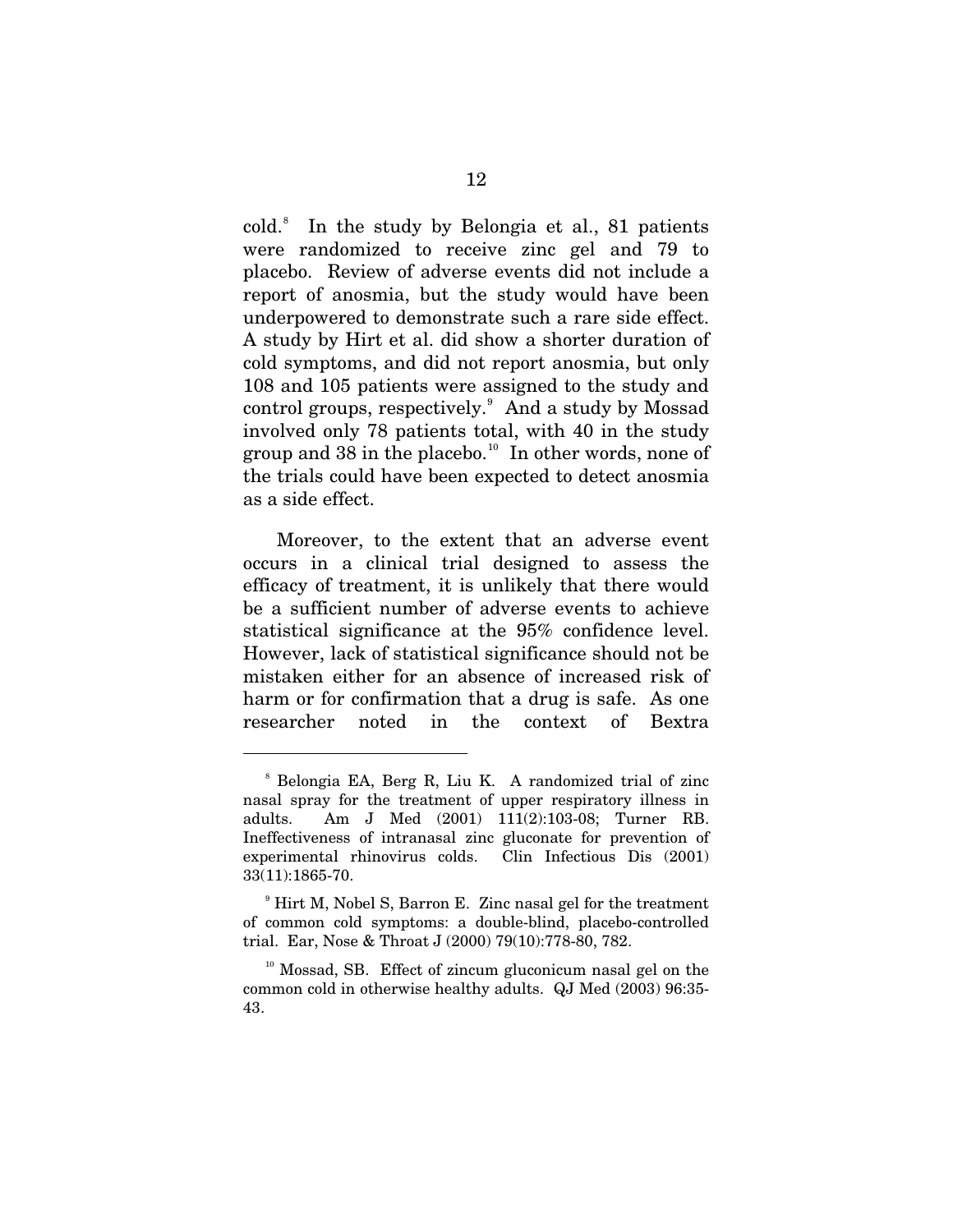(valdecoxib), a non-steroidal anti-inflammatory drug (NSAID) removed from the market in 2005, due to concerns about possible increased risk of heart attack and stroke:

The ... argument that the event rate for cardiovascular thrombotic events is not statistically significant different from placebo is technically correct but misses the point that statistical significance is not an appropriate threshold for the evaluation of clinical safety data: theoretically, one event may be of clinical significance. $11$ 

 The Institute of Medicine of the National Academies reports that pre-market trials generally involve no more than 600 to 3,000 patients and that such trials cannot reveal the safety problems that may emerge only after long-term, large-scale use:

Preapproval trials typically are too small to detect even significant safety problems if they are rare. An adverse event (even a serious one) that occurs in less than one in 1,000 patients cannot be reliably detected except in the largest premarket trials but can pose a serious public health problem when hundreds of thousands or millions of people use the  $\text{drug.}^{12}$  $\text{drug.}^{12}$  $\text{drug.}^{12}$ 

<span id="page-22-0"></span><sup>&</sup>lt;sup>11</sup> Lyons, et al. Valdecoxib Second Article 31 Procedure Rapporteur's and Co-rapporteur's Joint Assessment Report (2005 Jan 26).

<span id="page-22-1"></span> $12$  Institute of Medicine. The Future of Drug Safety: Promoting and Protecting the Health of the Public (Alina Baciu, Kathleen Stratton & Shelia P. Burke eds., 2007), pp. 37-38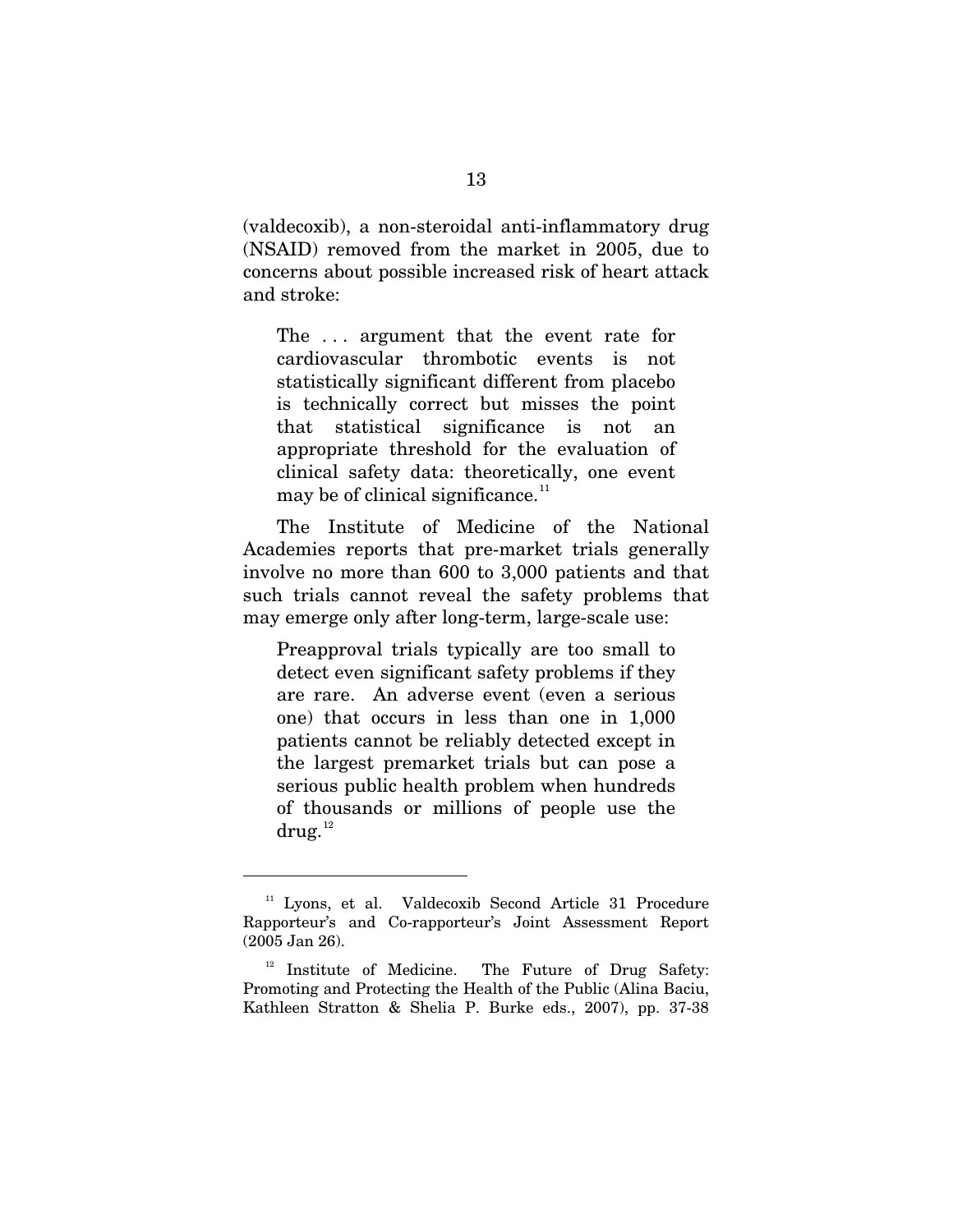As one major drug company – Pfizer – acknowledges on its website, "preapproval studies are rarely large enough to detect small differences in the risk of common adverse events or to reliably estimate the risk of rare events."[13](#page-23-0)

 A well-publicized contemporary example of the limited power of pre-approval studies is Vioxx, which has now been withdrawn over safety concerns. Rofecoxib was approved by the FDA on May 20, 1999, and was marketed by Merck & Co. under the brand name Vioxx. Indications for prescription were treatment of osteoarthritis, acute pain conditions, and dysmenorrhoea. Rofecoxib was widely prescribed by physicians treating patients with arthritis and other conditions causing chronic or acute pain. Worldwide, it is estimated that over 80 million people were prescribed rofecoxib prior to its 2004 withdrawal, over concerns about increased risk of vascular disorders such as heart attack and stroke associated with long-term, high-dosage use. $14$ 

 The decision to withdraw the drug from the market was based on data from a study of rofecoxib in the prevention of colonic polyps (adenomas) (APPROVe) trial. In this study 2,586 patients were

<span id="page-23-0"></span>(citations omitted). 13

 $\overline{a}$ 

http://media.pfizer.com/files/health/medic ine\_safety/2-5\_How \_is\_Epidemiology\_Used.pdf (last accessed November 4, 2010).

<span id="page-23-1"></span><sup>14</sup> Merck News Release dated September 30, 2004, *available at* http://www.merck.com/newsroom/vioxx/pdf/vioxx\_press\_release\_ final.pdf (last accessed November 4, 2010).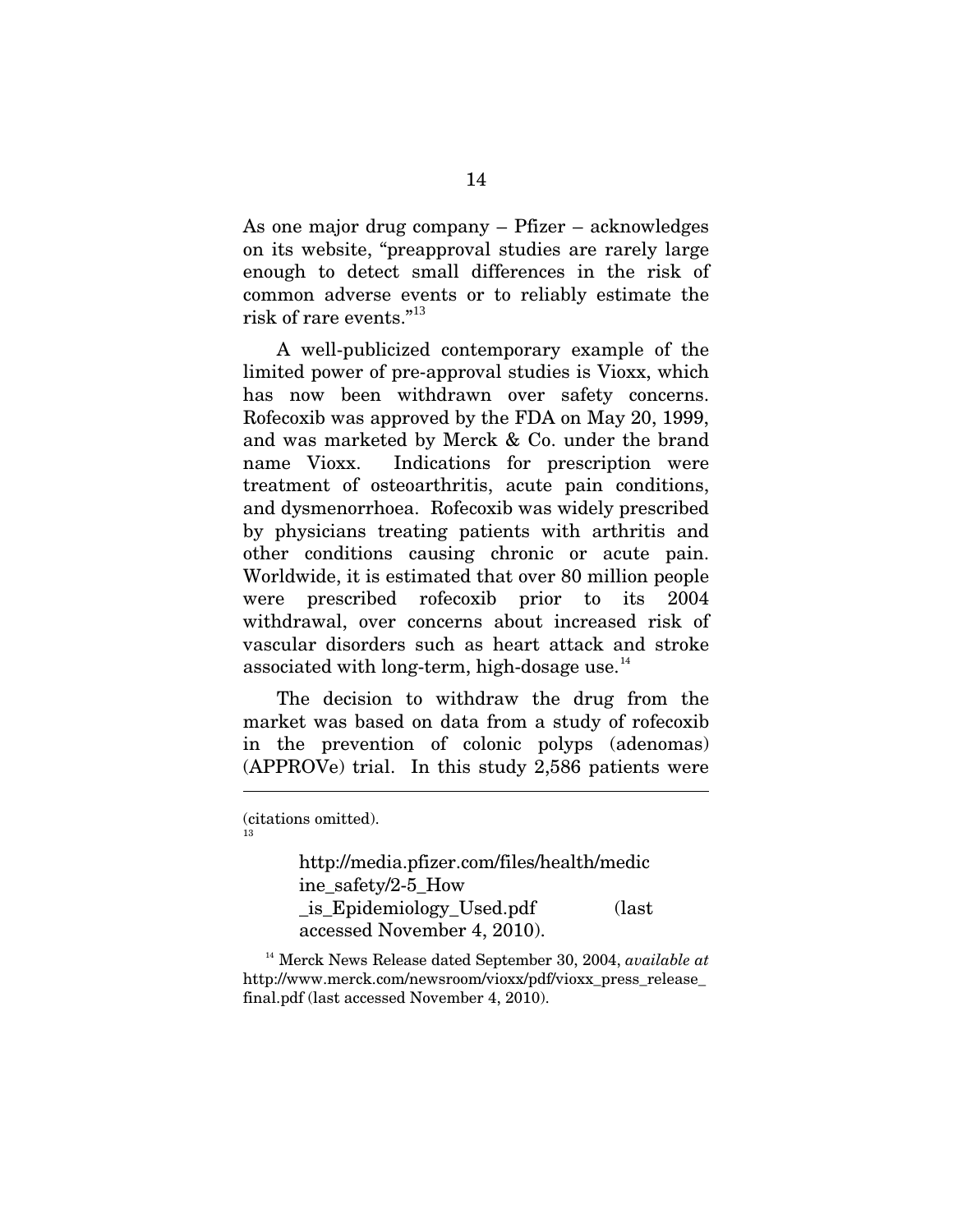randomized to rofecoxib (25 mg/day) or placebo with a planned follow-up of three years.<sup>[15](#page-24-0)</sup> Tellingly, the decision to withdraw the medication from the market (September 30, 2004) was made prior to publication of the article in the New England Journal of Medicine (NEJM) (March 17, 2005) and reflects the behind-thescenes reporting of results by Merck to the FDA and the NEJM. Safety monitoring of adverse events indicated a significant excess difference in the incidence of thrombotic cardiovascular events (such as myocardial infarction and stroke) in the study group that received rofecoxib. Other studies reported similar risks. $16$ 

 These studies are illustrative of the difficulty in eliciting the risk of rare but serious outcomes during randomized controlled trials. Randomized trials are "powered" to show statistically significant common outcomes, not rare complications. Relatively rare side effects may not be noted and reported until the medication becomes available to a much larger population of patients. The Vioxx example involved an extremely well-funded trial of nearly 2,600 patients, and even then there was controversy regarding whether the risk of cardiac events was

<span id="page-24-0"></span><sup>&</sup>lt;sup>15</sup> Bresalier RS, Sandler RS, Quan H, Bolognese JA, Oxenius B, Horgan K, Lines C, Riddell R, Morton D, Lanas A, Konstam MA, Baron JA. Cardiovascular events associated with rofecoxib in a colorectal adenoma chemoprevention trial. N Engl J Med (2005) 352(11):1092-102. Epub 2005 Feb 15.

<span id="page-24-1"></span><sup>&</sup>lt;sup>16</sup> Kerr DJ, Dunn JA, Langman MJ, Smith JL, Midgley RS, Stanley A, Stokes JC, Julier P, Iveson C, Duvvuri R, McConkey CC. Rofecoxib and cardiovascular adverse events in adjuvant treatment of colorectal cancer. N Engl J Med (2007) 357(4):360- 69.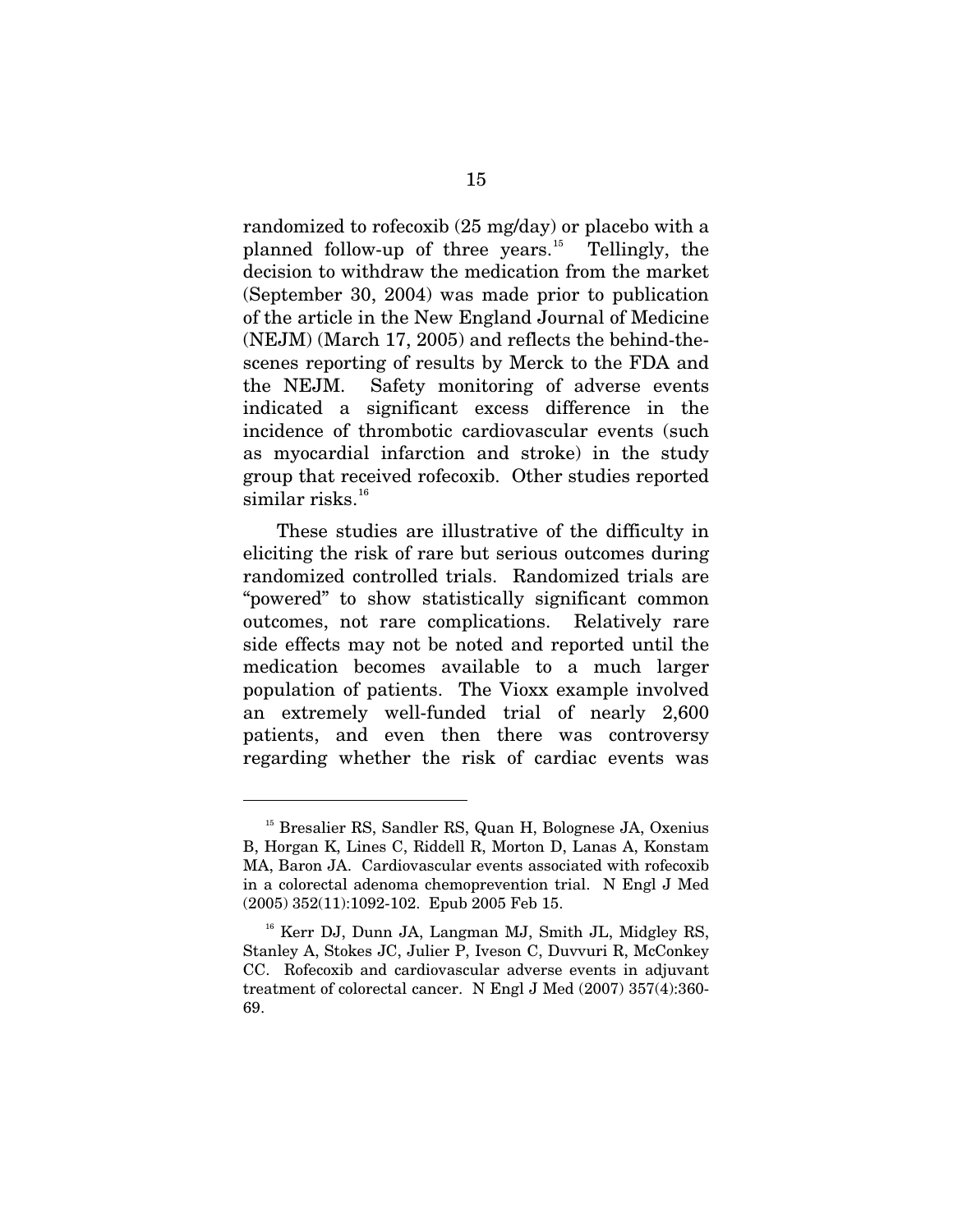realized at the time of the first data analysis.

 For all these reasons, statistically significant evidence from randomized trials is not the sole source of material information for medical professionals. Nor is statistical significance equivalent to the legal burden of proof. $^{\scriptscriptstyle 17}$  $^{\scriptscriptstyle 17}$  $^{\scriptscriptstyle 17}$ 

## **B. Case Reports and Case Series Represent Important Sources of Information for Medicine and Epidemiology.**

 In view of the limits of randomized trials, medical researchers and professionals rely on other methods of determining the value, or harm, of interventions. These methods fall within the broader field of epidemiology, which can be defined as the study of the distribution and determinants of disease frequency in human populations. Epidemiology is based on the fundamental assumptions that human disease does not occur at random and that human disease has causal and preventive factors that can be identified through systematic investigation.<sup>[18](#page-25-1)</sup>

 Epidemiological principles and methods are concerned with *frequency*, *distribution*, and *determinants* of disease. Measuring disease *frequency* involves quantifying disease occurrence. Determining the *distribution* of disease involves investigating who is getting the disease within a population and perhaps where and when. These factors are important in describing patterns of

<span id="page-25-0"></span><sup>&</sup>lt;sup>17</sup> Green, MD, Freedman, DM, Gordis, L. Reference Guide on Epidemiology (2000, Federal Judicial Center), p. 358 n.67.

<span id="page-25-1"></span> $18$  Hennekens CH, Buring JE. In Epidemiology in Medicine (1987, Little, Brown and Company, Boston/Toronto), p. 3.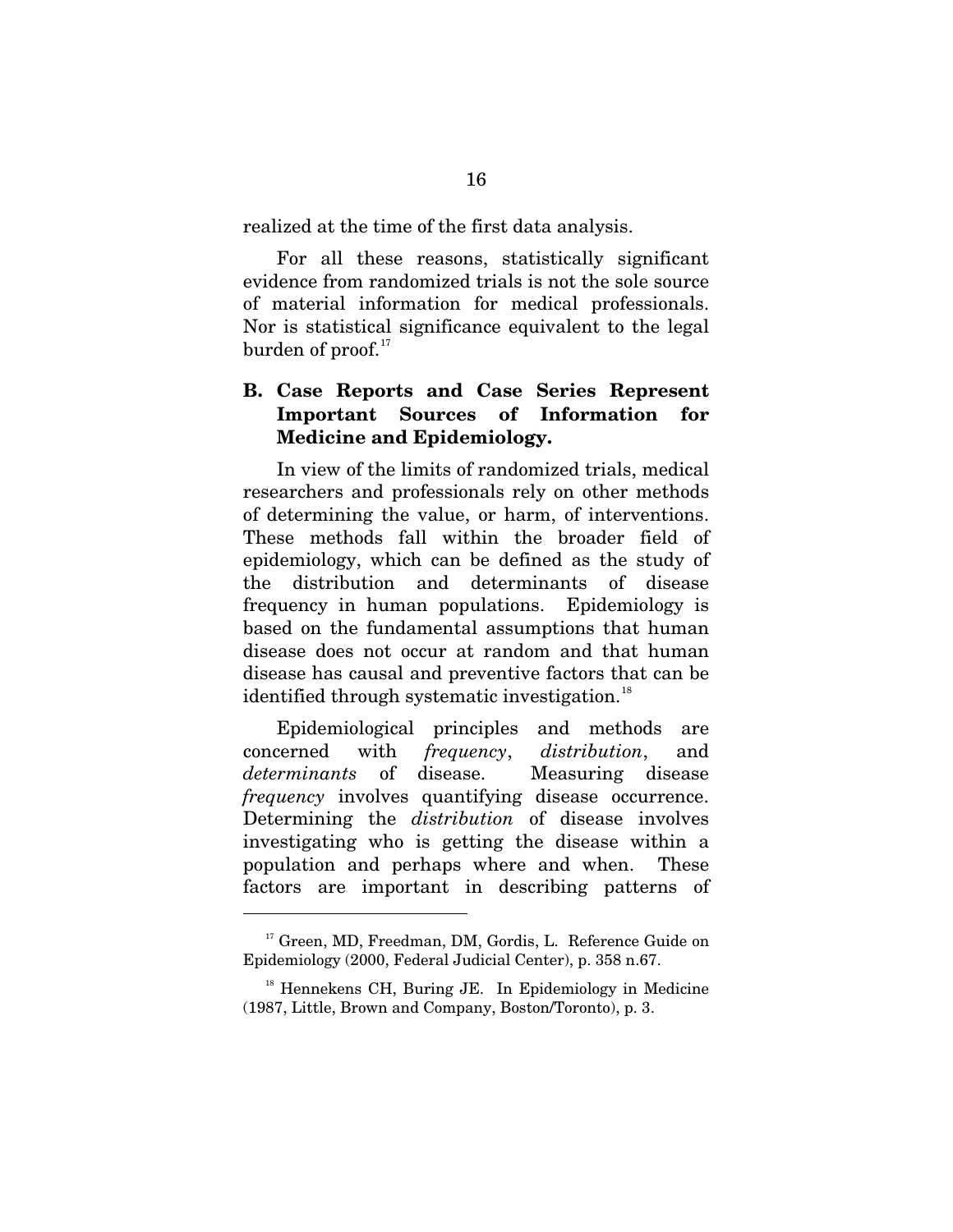disease and formulating a hypothesis regarding possible causal or preventive factors. The third component of epidemiology, the *determinants* of disease, is related to the first two, because data regarding frequency and distribution of disease are required to test an epidemiologic hypothesis.

 Epidemiological researchers use many types of studies. The basic design strategies can be broadly categorized into two types, depending on whether the study describes the distributions of disease or analyzes its determinants.<sup>[19](#page-26-0)</sup> Descriptive epidemiology investigates the distribution of disease, including, for example, the populations or subgroups that do (or do not) develop a particular disease or symptom. Analytic epidemiology looks at the determinants of disease by testing hypotheses formulated from descriptive studies.

 Descriptive studies are thus important in bringing to light new ideas regarding potential causeand-effect associations and formulating hypotheses for further evaluation. Descriptive studies include correlational studies, case reports and case series, and cross-sectional surveys.

 A correlational study uses data from large populations to compare the frequency of a specific disease between different populations during the same time period or the same population during different time periods.<sup>[20](#page-26-1)</sup> For example, researchers have found that the risk of developing colon cancer is associated with various dietary components. When

 $19$  *Id.* 

<span id="page-26-1"></span><span id="page-26-0"></span> $^{20}$  *Id.*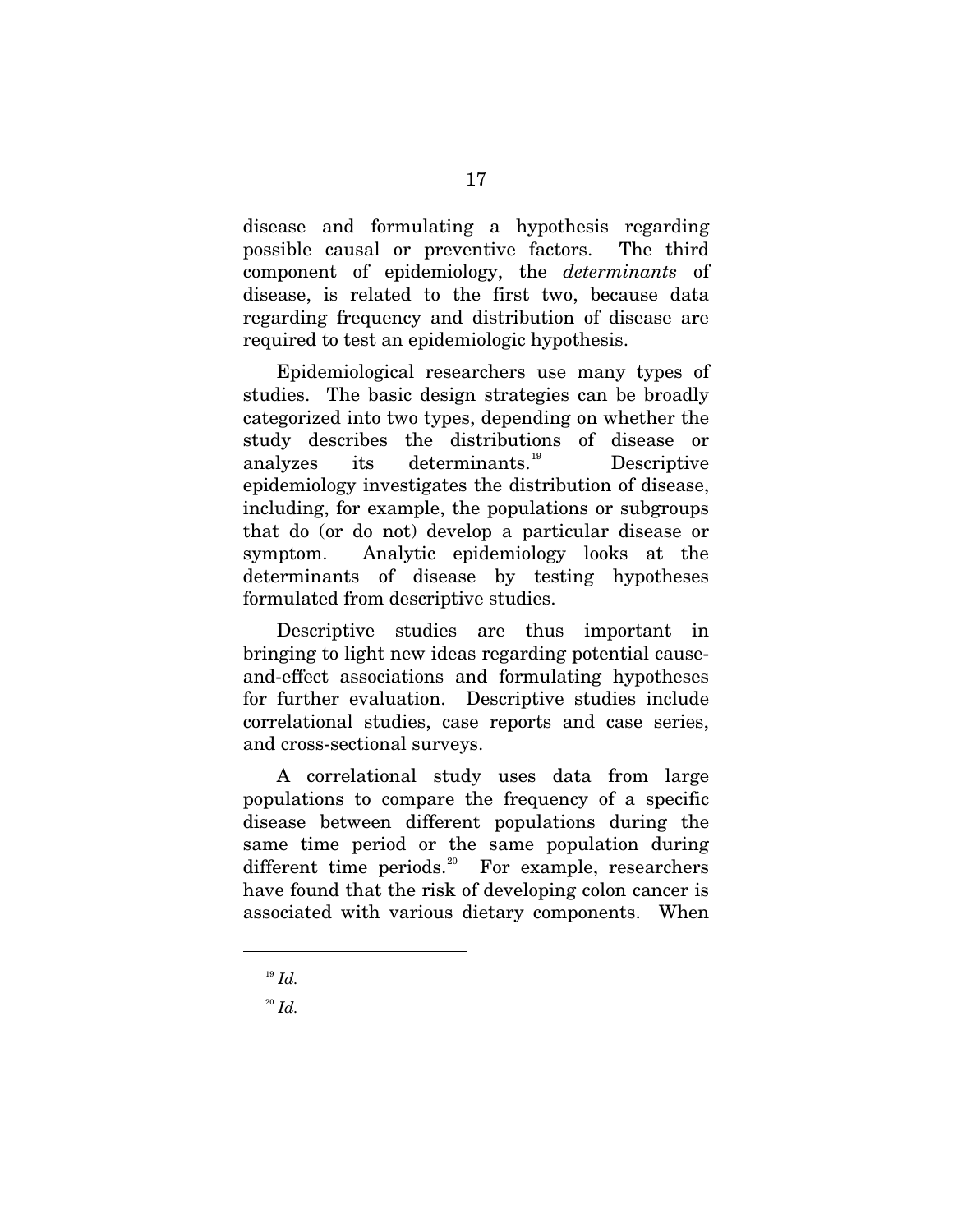scientists compare the national per capita consumption of meat with rates of colon cancer in women from multiple countries, they find a positive correlation between per capita national meat consumption and development of colon cancer. This approach, however, offers only the view from 100,000 feet. Because correlational studies focus on large populations, it is impossible to determine if the women who develop colon cancer in each country are those with the highest intake of meat. The only conclusion that can be drawn is that populations with the highest intake have the highest rate of colon cancer. Meat may not be the causative factor, but instead a "marker" for other potentially causative traits, such as grilled food, obesity, high caloric intake, low fiber intake, lack of exercise, and so on. Such correlational data can raise hypotheses that require further analytic testing.

 The case report is the most basic type of descriptive study and involves a detailed report by one or more experienced clinicians of a case considered rare and thus worthy of attention. These reports provide details of patients presenting symptoms and signs that have not previously been reported, or only rarely reported, in the medical academic literature. Case reports play key roles in medical treatment. When physicians encounter a case or constellation of symptoms and findings they have not seen before, nor even heard described, they look to case reports and small case series for information about how to manage such unusual conditions. These are the types of cases that are not addressed by textbooks or conventional medical training. They are simply too rare.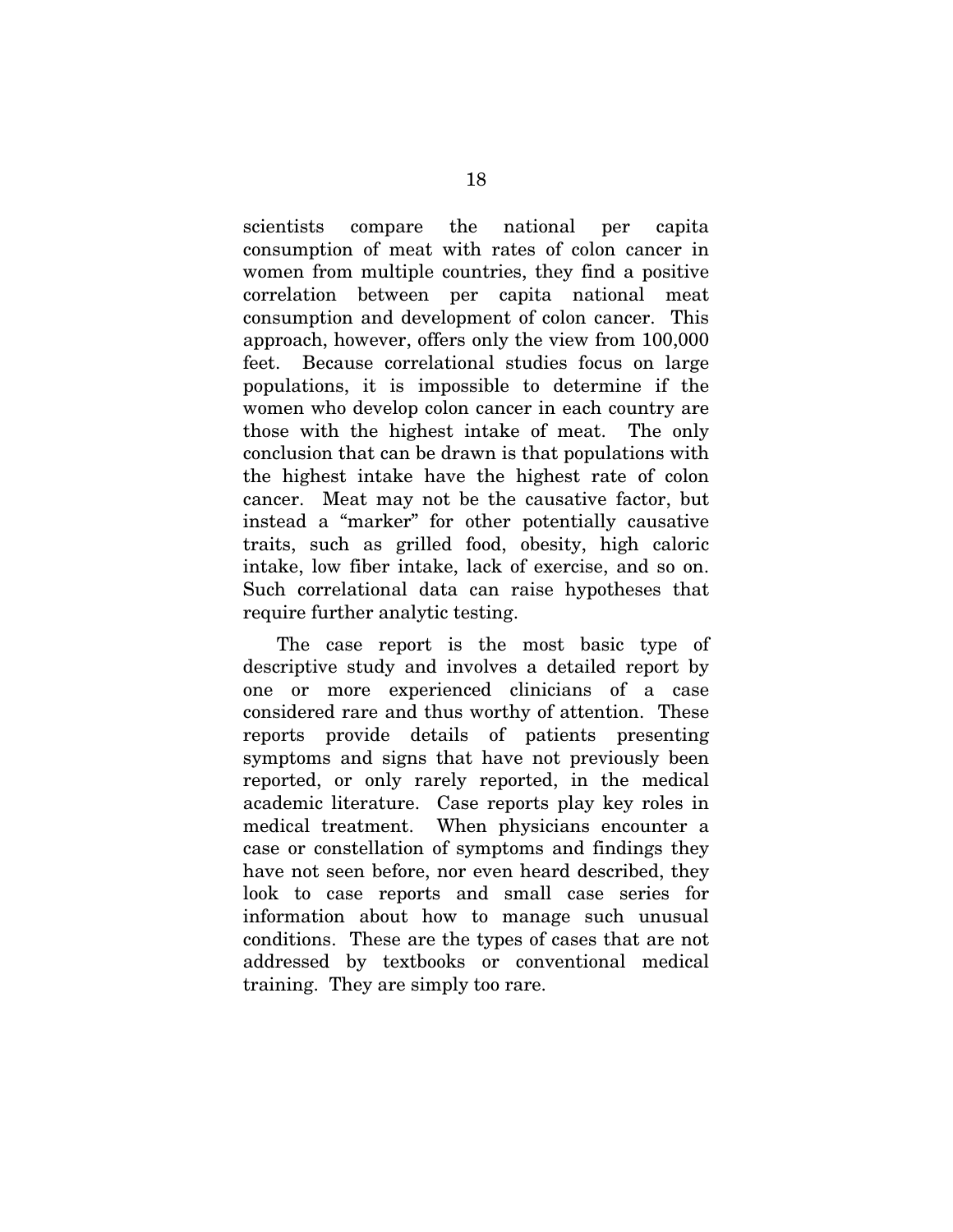Case series are equally important to medical professionals. A case series alerts the medical community that a physician, or team of collaborating physicians, has identified a constellation of symptoms or signs, not previously reported, in more than one patient. Case reports and case series are reported to a larger audience in various ways, including local presentation to an institutional division department meeting that confirms the rarity of the condition, or formal presentation at a regional or national medical society meeting in the form of a poster, video, or podium presentation, that may garner attention or inspire further investigation, or publication in a medical journal.

 Medical professionals do not limit their focus to statistically significant data in published studies. Indeed, they do not limit their concern to published data at all. Many notable case reports and case series are never published in medical journals, often due to the pressures that affect publication, even though many journals have acknowledged that case reports are the most widely read pieces among their audience. However, medical journals have a strong incentive to carry articles that will in turn be cited by other peer-reviewed articles, because the number of such citations forms the basis of a journal's significance (or impact factor). Thus, a medical journal has an interest in carrying articles that describe common conditions, because such articles are more likely to be cited elsewhere and thereby increase the journal's impact factors. Case reports, even though they are the favorites of the readership, have little impact factor, because they tend to be rarely cited in light of the fact that, by definition, the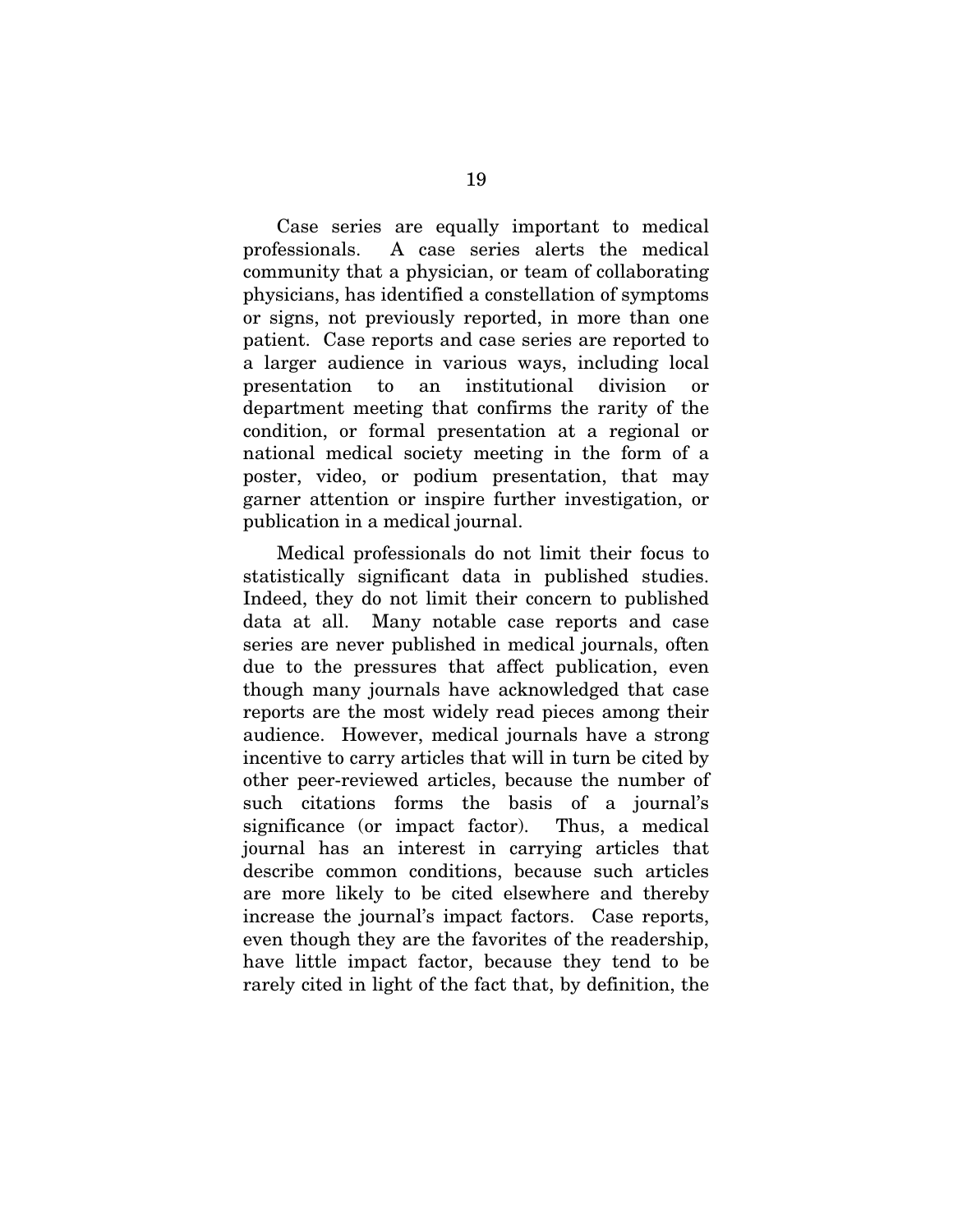conditions they describe are rare. Some journals have even excluded case reports and case series altogether. Such exclusion does not diminish their ability to effect investigation and change, but it does mean that focusing on published medical literature can create a false impression of the kind of information that forms a basis for action by medical researchers and professionals.

 Medical journals and medical societies that publish reviews and guidelines will frequently ascribe "levels of evidence" to conclusions and recommendations. There is no single grading system. One system has been developed by the American Thoracic Society, which convened the Grades of Recommendation, Assessment, Development, and Evaluation (GRADE) working group to conduct a review of existing grading systems and develop a system for grading the quality of evidence and strength of recommendations of clinical practice guidelines  $(CPG)^{21}$  $(CPG)^{21}$  $(CPG)^{21}$  Other societies have adapted this system, including the American Society of Colon and Rectal Surgeons. Yet other groups, such as the Society of American Gastrointestinal and Endoscopic Surgeons (SAGES), use a more simplified approach. $22$ 

 $\overline{a}$ 

<span id="page-29-1"></span><sup>22</sup> Wexner SD, et al. A Consensus document on bowel preparation before colonoscopy: prepared by a task force from

<span id="page-29-0"></span><sup>21</sup> Schunemann HJ, Jaeschke R, Cook DJ, Bria WF, El-Solh AA, Ernst A, Fahy BF, Gould MK, Horan KL, Krishnan JA, Manthous CA, Maurer JR, McNicholas WT, Oxman AD, Rubenfeld G, Turino GM, Guyatt G. ATS Documents Development and Implementation Committee. An official ATS statement: grading the quality of evidence and strength of recommendations in ATS guidelines and recommendations. Am J Respiratory & Critical Care Med (2006) 174(5):605, 612.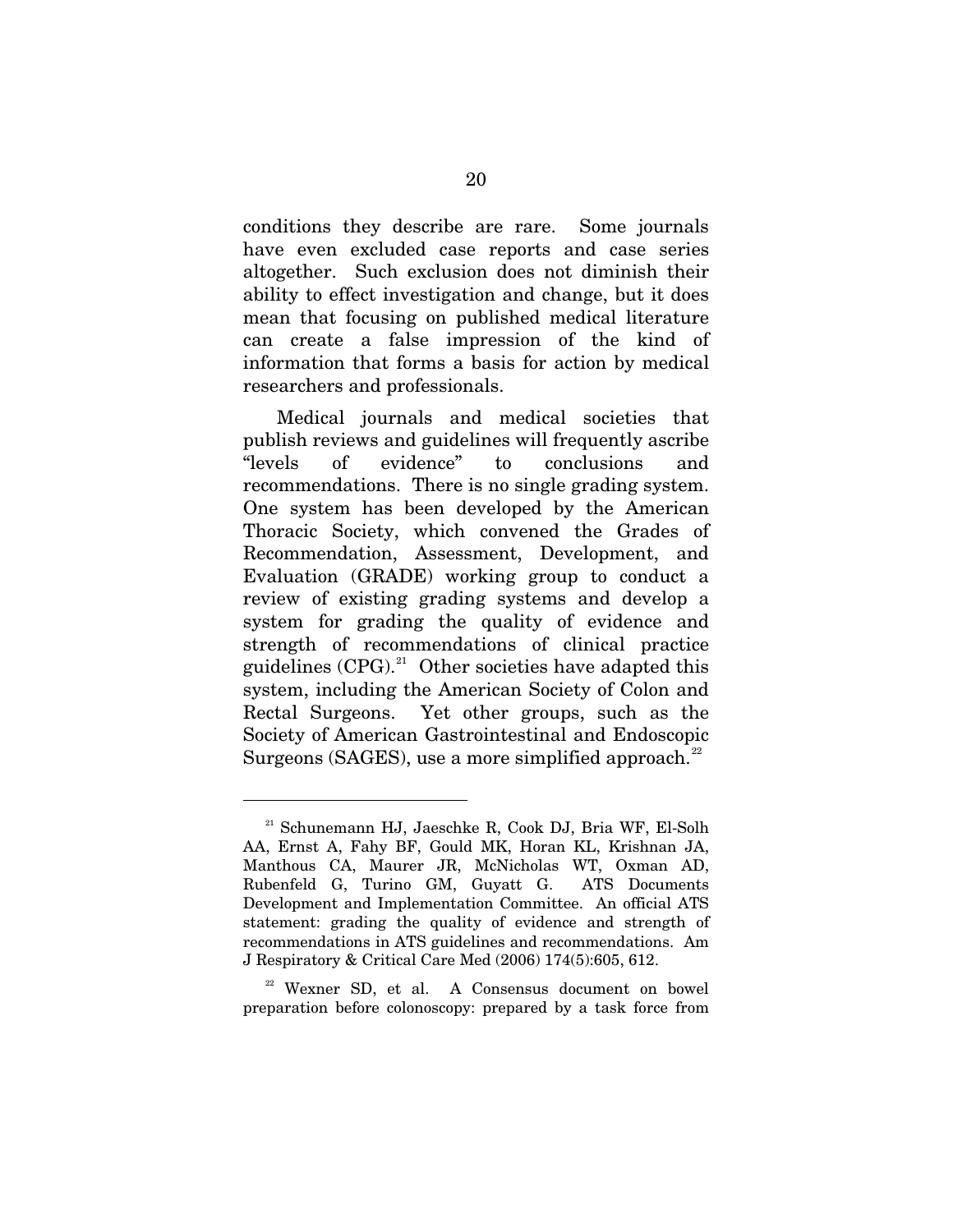All of these scoring systems recognize an important role for observational studies, case reports, and case series, particularly where no randomized controlled trials are available.

## **C. Case Reports or Case Series Have Formed the Basis for Action in Many Well-Known Instances.**

 The FDA has recognized that case reports and case series can play important roles in serving as "safety signals" and raising concerns about an excess of adverse events compared to what would be expected to be associated with a given product's use. $^{23}$  $^{23}$  $^{23}$ Such reports need not rise to a statistically significant level in order to trigger FDA action. In fact, the FDA states that "[i]t is possible that even a single well-documented case report can be viewed as a signal, particularly if the report describes a positive rechallenge or if the event is extremely rare in the absence of drug use."<sup>[24](#page-30-1)</sup> Pfizer similarly observes that "a safety signal [is] reported information on a possible causal relationship between an adverse event and a

<span id="page-30-1"></span> $^{24}$  *Id.* 

the American Society of Colon and Rectal Surgeons (ASCRS), the American Society for Gastrointestinal Endoscopy (ASGE), and the Society of American Gastrointestinal Surgeons (SAGES). Dis Colon & Rectum (2006) 49:792-809; Perry WP, et al. Practice parameters for the management of anal fissures (3rd revision). Dis Colon & Rectum (2010) 53:1110-15.

<span id="page-30-0"></span><sup>&</sup>lt;sup>23</sup> U.S. Department of Health and Human Services, Food and Drug Administration. Guidance for Industry: Good Pharmacovigilance Practices and Pharmacoepidemiologic Assessment (2005 Mar), p. 4, *available at* http://www.fda.gov/downloads/RegulatoryInformation/Guidances /UCM126834.pdf.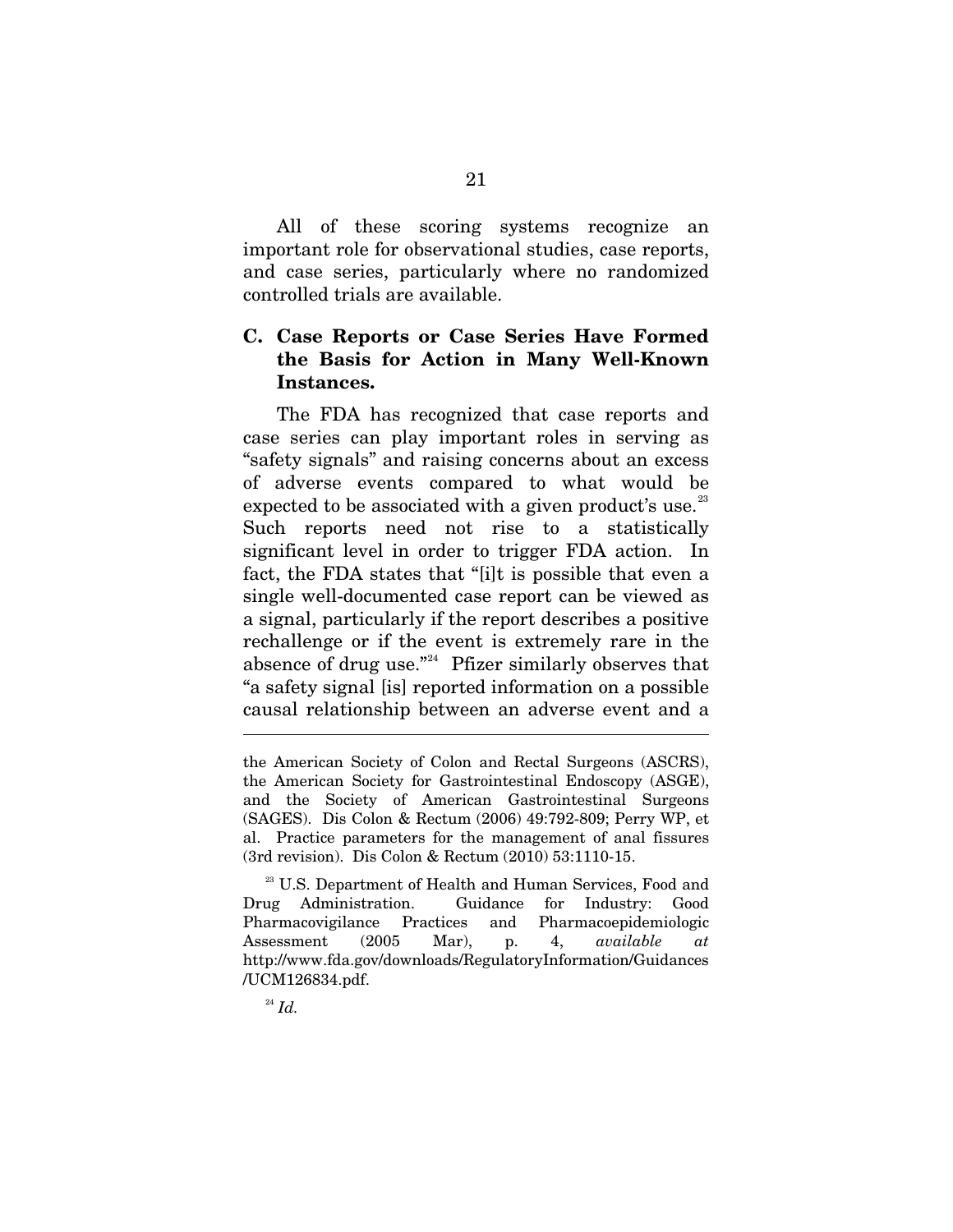drug, the relationship being unknown or incompletely documented previously. When a safety signal is identified, further investigation is generally warranted to determine whether an actual connection exists."[25](#page-31-0) FDA regulations do not require a statistically significant association between a drug and a given effect to warrant a label change such as a precaution or warning. *See* 21 C.F.R. § 201.57(e) ("The labeling shall be revised to include a warning as soon as there is reasonable evidence of an association of a serious hazard with a drug; a causal relationship need not have been proved.").

 Accordingly, case reports and case series have often spurred the medical community to investigate apparent risks, modify procedures or guidelines, and take other kinds of action. For example, the dangers of the drug Thalidomide when administered during pregnancy originally came to light through the publication of a letter in The Lancet, in December 1961, by an Australian gynecologist and obstetrician, noting a large number of birth defects in children of patients who had been prescribed the drug.<sup>[26](#page-31-1)</sup> Thus, a case report was the initial trigger of the public response to the Thalidomide tragedy, which led to substantial regulatory reforms in the United States and elsewhere.

In addition, risks of oral contraceptives were

<span id="page-31-0"></span><sup>25</sup> http://media.pfizer.com/files/health/medicine\_safety/2-4\_ What is a Safety Signal.pdf (last accessed November 4, 2010).

<span id="page-31-1"></span><sup>&</sup>lt;sup>26</sup> William McBride, Letter to the Editor, in The Lancet, 16 Dec 1961.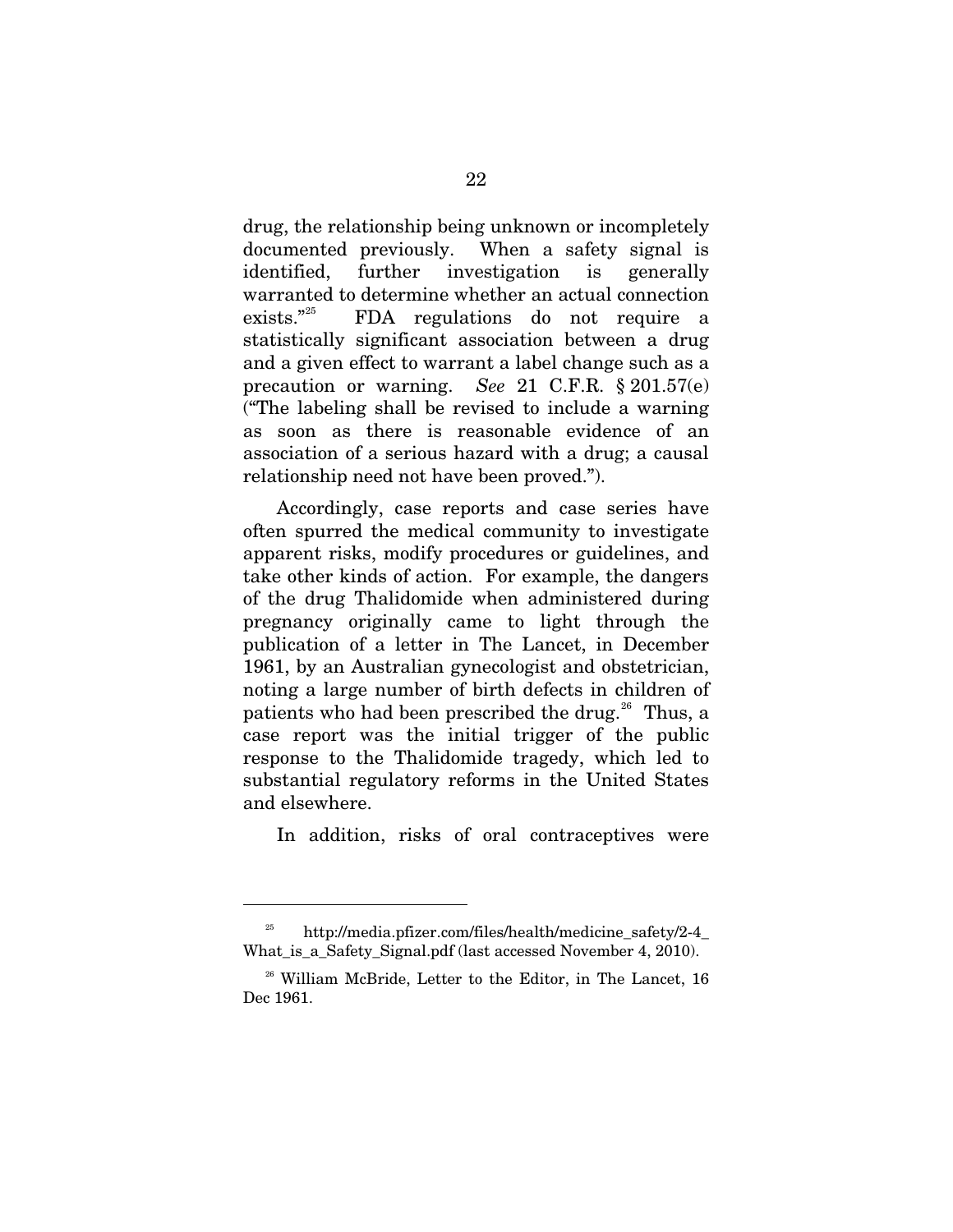initially identified through case reports. $^{27}$  $^{27}$  $^{27}$  Physicians now accept that the use of oral contraceptives is associated with an increased risk of deep vein thrombosis (DVT), in which clots form in the deep veins of the legs, and subsequent pulmonary embolus (PE), in which a portion of the clot in the leg detaches and travels back to the lung in the venous system, causing chest pain, shortness of breath, and death, if it blocks the venous return of blood to the heart. Investigation of this phenomenon began in 1961 with a case report of a 40-year-old premenopausal woman who presented with a PE five weeks after starting an oral contraceptive for endometriosis. Because PE was more common in post-menopausal women, the author of the case report hypothesized that the medication may have been instrumental in the development of the clot. Subsequent studies, stimulated by this report, have consistently shown correlation between use of oral contraceptives and risk of DVT and PE. Currently, the manufacturerinformational-insert in every pack of oral contraceptives includes a warning regarding the risk of DVT and PE, and additionally advises against the use of this medication in women who smoke, as further study has indicated this is an additional risk factor for DVT and PE.

 Another complication that was identified through initial case reports is Reye's Syndrome, an encephalopathy that develops during the course of varicella (chicken pox) infection in children and typically presents with a distinct constellation of

<span id="page-32-0"></span> $27$  Hennekens CH, Buring JE. In Epidemiology in Medicine (1987, Little, Brown and Company, Boston/Toronto), p. 3.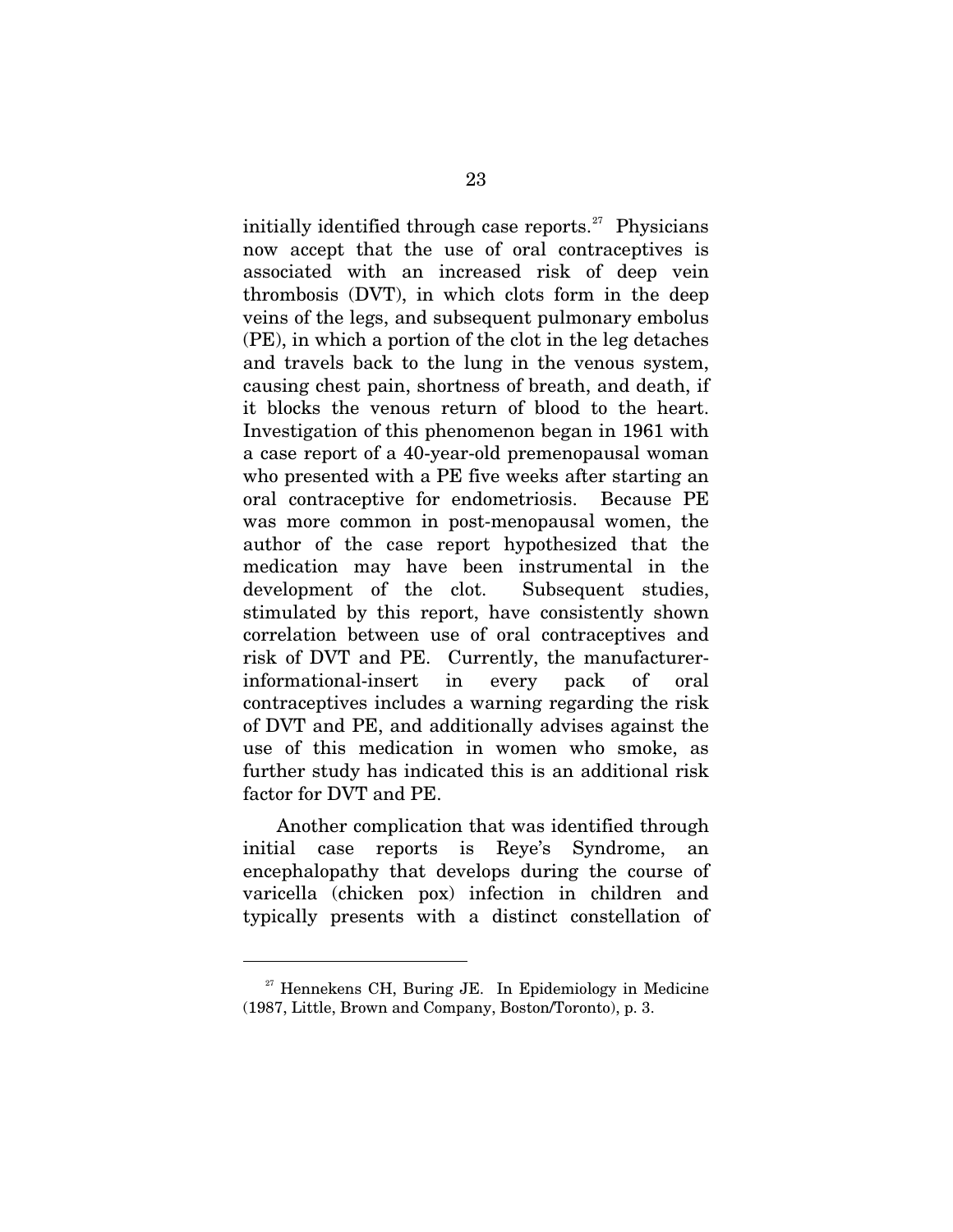symptoms including nausea, vomiting, headache, excitability, delirium, and combativeness with frequent progression to coma. It can also involve liver dysfunction or failure.<sup>[28](#page-33-0)</sup> The mortality rate of Reye's Syndrome can approach 30%. The syndrome was first described in Australia in 1963, and that same year the Centers for Disease Control (CDC) initiated a registry of cases in the United States. $29$  By 1982, over 2,000 cases had been reported.

 Case reports and case series played a significant role in the investigation of Reye's Syndrome. As sporadic reports accumulated, they raised suspicion of a link with the use of salicylate (aspirin). This prompted a number of case-control studies in the United States between 1978 and 1989, showing an association between Reye's Syndrome and aspirin.<sup>[30](#page-33-2)</sup>

<span id="page-33-0"></span><sup>&</sup>lt;sup>28</sup> Hurwitz ES, Nelson DB, Davis C, Morens D, Schonberger LB. National surveillance for Reye syndrome: a five-year review. Pediatrics (1982 Dec) 70(6):895-900.

<span id="page-33-1"></span><sup>29</sup> Porter JD, Robinson PH, Glasgow JF, Banks JH, Hall SM. Trends in the incidence of Reye's syndrome and the use of aspirin. Arch Dis Child (1990) 65:826-29.

<span id="page-33-2"></span><sup>30</sup> Starko KM, Ray CG, Dominguez LB, Stromberg WL, Woodall DF. Reye's syndrome and salicylate use. Pediatrics (1980) 66:859-64; Hallpin TJ, Holtzhauer FJ, Campbell RJ, et al. Reye's syndrome and medication use. JAMA (1982) 248:687- 91; Waldman RJ, Hall WN, McGee H, VanAmburg G. Aspirin as a risk factor in Reye's syndrome. JAMA (1982) 247:3089-94; Hurwitz ES, Barrett MJ, Bregman D, et al. Public Health Service study on Reye's syndrome and medications: report of the pilot phase. N Engl J Med (1985) 313:849-57; Hurwitz ES, Barrett MJ, Bregman D, et al. Public Health Service Study of Reye's syndrome and medications: report of the main study. JAMA (1987) 257:1905-11; Forsyth BW, Horwitz RI, Acampora D, et al. New epidemiologic evidence confirming that bias does not explain the aspirin/Reye's syndrome association. JAMA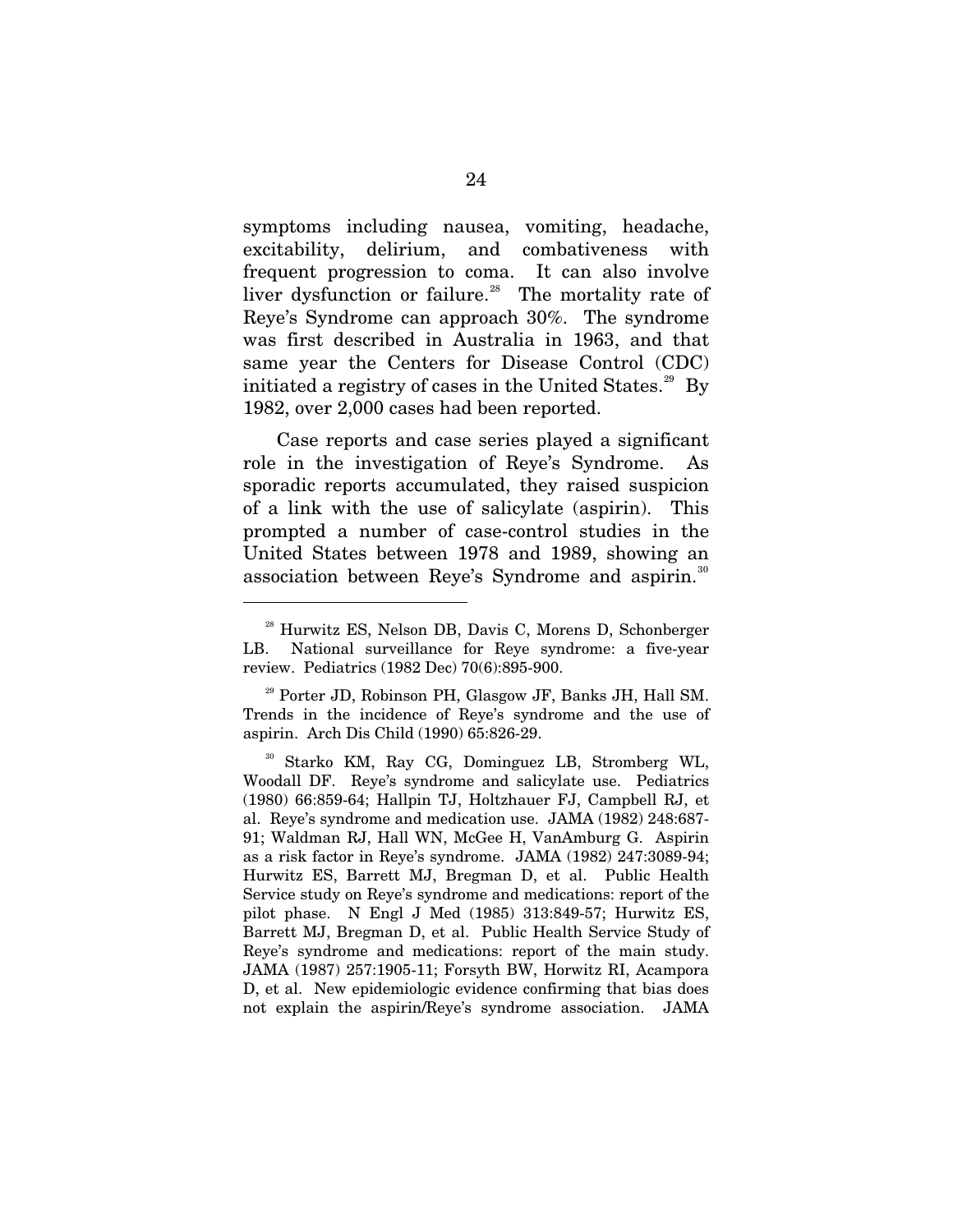Consequently, public health authorities required warning labels to be placed on aspirin products and introduced a public education campaign throughout the United States in 1985, advising against the administration of aspirin to febrile children. Since aspirin use was identified as a major precipitating factor for the development of Reye's Syndrome,<sup>[31](#page-34-0)</sup> this complication has virtually disappeared. In a surveillance study from 1980 through 1997, 1,207 cases were reported; the number of cases peaked in 1980 at 555 and dramatically declined thereafter, after warnings were issued against the use of aspirin in patients with varicella or influenza. $32$  From 1987 to 1993, fewer than 36 cases per year were reported; fewer than two cases per year were noted from 1994 to 1997. Currently, Micromedex lists the following as a contraindication to the use of aspirin: "children and teenagers with chickenpox or flu symptoms (risk of Reye's syndrome)." This major change in prescribing practice arose because of the astute reporting of a previously unexpected link between the medication and a severe adverse effect.

 One of the most famous medical discoveries to have emerged through case series is Acquired

 $\overline{a}$ 

<span id="page-34-1"></span>32 Belay ED, Bresee JS, Holman RC, Khan AS, Shahriari A, Schonberger LB. Reye's syndrome in the United States from 1981 through 1997. N Engl J Med (1999) 340(18):1377-82.

<sup>(1989) 17:2517-24;</sup> Belay ED, Bresee JS, Holman RC, Khan AS, Shahriari A, Schonberger LB. Reye's syndrome in the United States from 1981 through 1997. N Engl J Med (1999) 340(18):1377-82.

<span id="page-34-0"></span><sup>&</sup>lt;sup>31</sup> Hurwitz ES, Barrett MJ, Bregman D, et al. Public Health Service study on Reye's syndrome and medications: report of the pilot phase. N Engl J Med (1985) 313:849-57.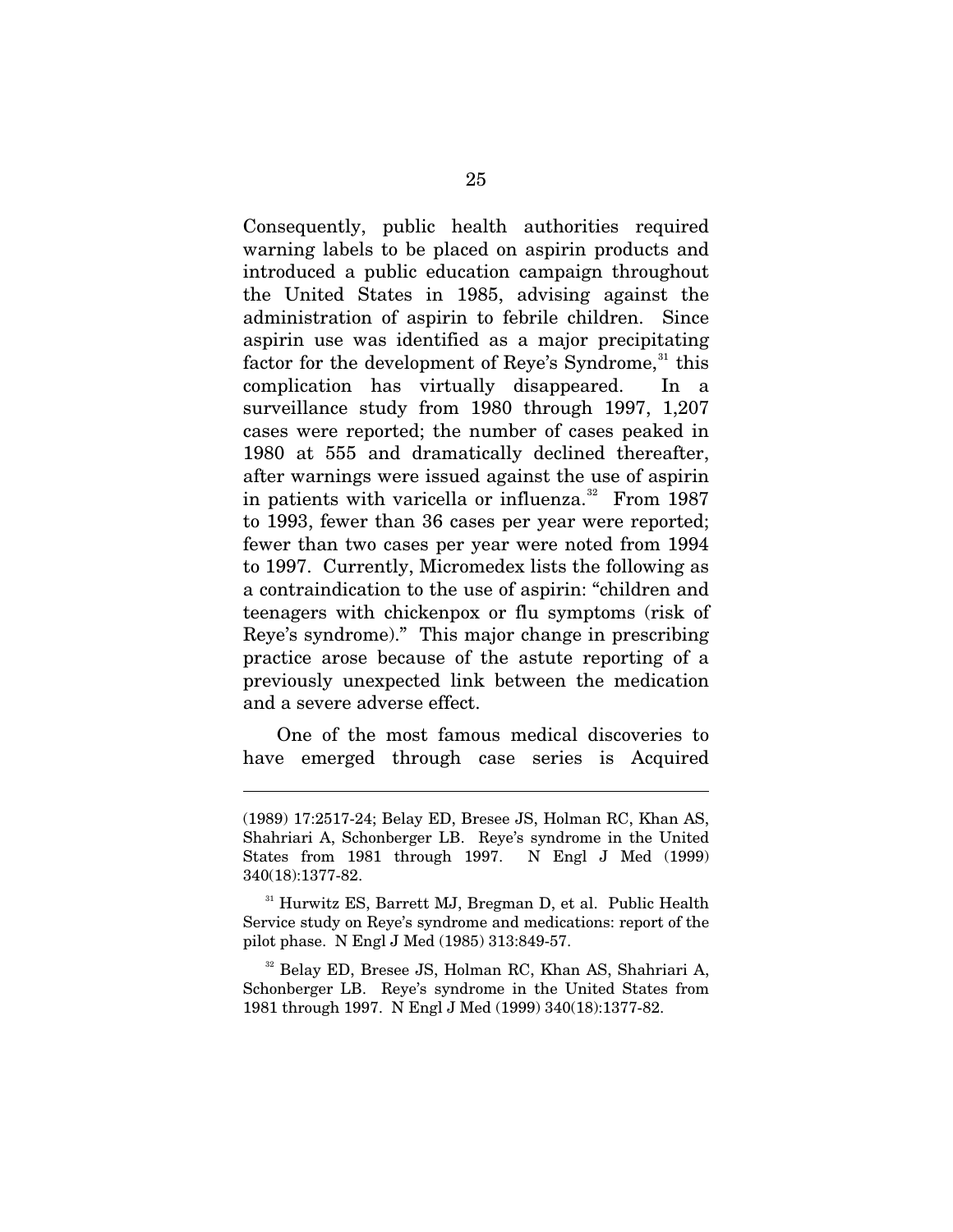Immunodeficiency Syndrome, commonly known as AIDS. In 1981, for example, the CDC assimilated the reports of several investigators who reported the diagnosis of *Pneumocystis carinii* pneumonia in five patients at three Los Angeles hospitals in a 6-month period from 1980 to  $1981$ <sup>[33](#page-35-0)</sup> This was a rare causative organism for pneumonia, previously seen only in immunocompromised, older men and women, such as transplant patients. The common factor was that the five patients were all previously healthy homosexual men. Given the characteristics of the otherwise healthy group, further investigation proceeded and confirmed the diagnosis of this newly described disease. In the absence of the reported case series, the confirmation of the AIDS diagnosis could not have been made in a timely fashion.

 Another recent example reveals the importance of case reports and case series in changing clinical practice.[34](#page-35-1) The current era of laparoscopic or minimally invasive surgery commenced with the introduction of laparoscopic cholecystectomy (removal of the gallbladder) in 1987 in France<sup>[35](#page-35-2)</sup> and in 1988 in the United States by Reddick and Olsen.<sup>[36](#page-35-3)</sup> This procedure was rapidly accepted by patients and

<span id="page-35-0"></span><sup>&</sup>lt;sup>33</sup> Centers for Disease Control. Pneumocystis pneumonia – Los Angeles. MMWR (1981) 30:250.

<span id="page-35-1"></span><sup>34</sup> Young-Fadok TM. Minimally invasive techniques for colorectal cancer. Surg Oncol (1998) 7(3-4):165-73.

<span id="page-35-2"></span><sup>35</sup> Dubois F, Icard P, Berthelot G, Levard H. Coelioscopic cholecystectomy: Preliminary report of 36 cases. Ann Surg (1990) 211:60-62.

<span id="page-35-3"></span><sup>36</sup> Reddick EJ, Olsen DO. Laparoscopic laser cholecystectomy: A comparison with mini-lap cholecystectomy. Surg Endosc (1989) 3:131-33.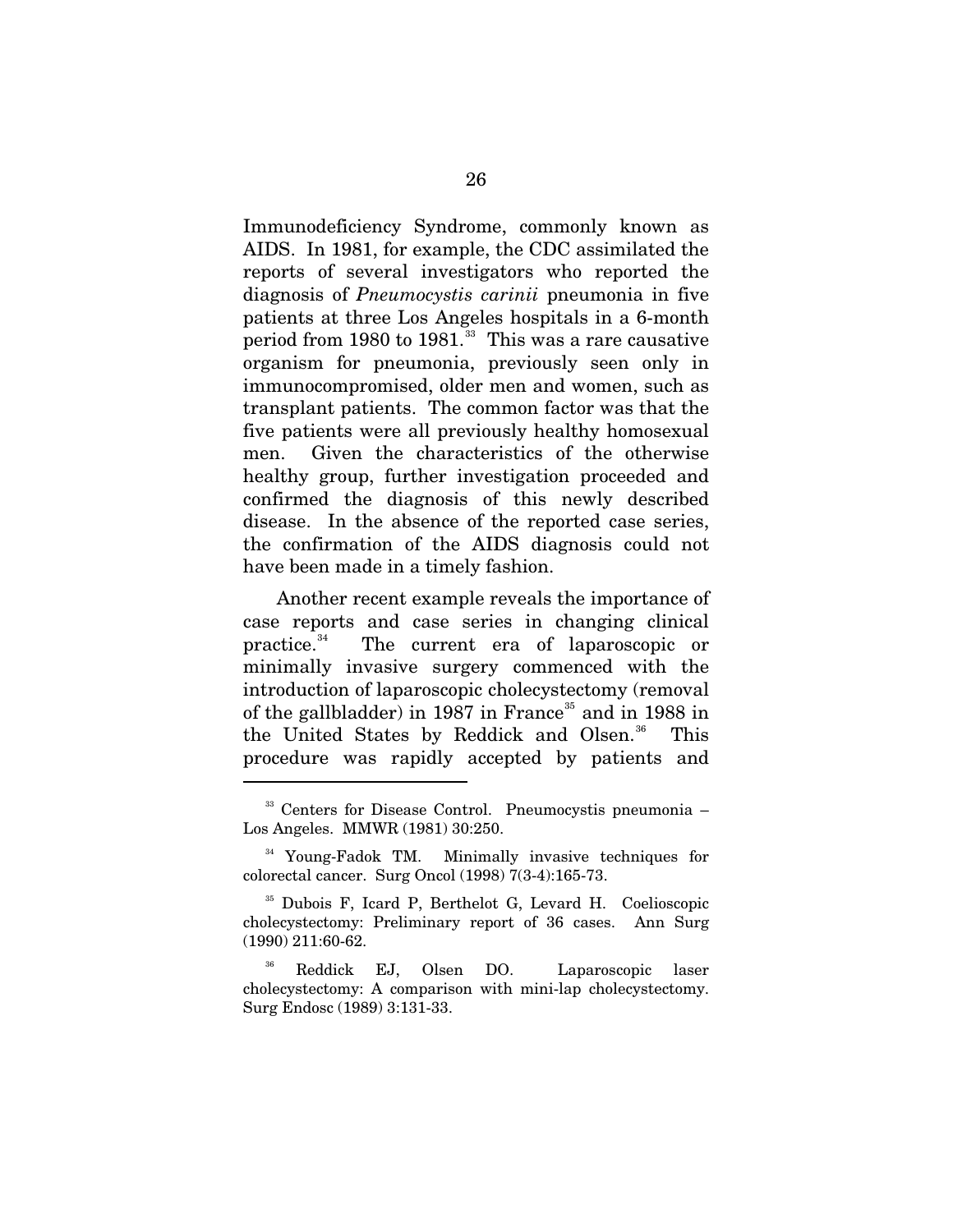surgeons alike, and this led to the application of minimally invasive techniques to other operations. The first report of laparoscopic colon resection was by Jacobs et al. in 1991. $37$  In 1993, within two years of the introduction of laparoscopic colon resection, the first sporadic cases of port-site metastasis (cancer recurrence at the laparoscopic incision sites) were reported.[38](#page-36-1) Alexander et al. were the first to report on a 67-year-old man diagnosed with port-site metastasis after laparoscopic-assisted right colectomy for Dukes' C colon cancer.<sup>[39](#page-36-2)</sup> This was followed by a report from O'Rourke et al., who described an 82 year-old woman with two port-site metastases, after resection for a Dukes' B adenocarcinoma.<sup>[40](#page-36-3)</sup> Berends et al. reported a particularly alarming example of three tumor recurrences in only  $14$  patients.<sup>[41](#page-36-4)</sup> These reports raised a great deal of concern, particularly in comparison with the low risk of wound recurrence in

<span id="page-36-0"></span><sup>&</sup>lt;sup>37</sup> Jacobs M, Verdeja JC, Goldstein, HS. Minimally invasive colon resection (laparoscopic colectomy). Surg Laparosc Endosc (1991) 1:144-50.

<span id="page-36-1"></span><sup>38</sup> Zmora O. Wexner SD. Part I: Laparoscopic surgery for colon and rectal cancer. Current Problems in Cancer (2001) 25(5):286-309.

<span id="page-36-2"></span><sup>39</sup> Alexander RJ, Jaques BC, Mitchell KG. Laparoscopically assisted colectomy and wound recurrence [letter]. Lancet (1993) 341:249-50.

<span id="page-36-3"></span><sup>40</sup> O'Rourke N, Price PM, Kelly S, Sikora K. Tumor inoculation during laparoscopy [letter]. Lancet (1993) 342:368.

<span id="page-36-4"></span><sup>41</sup> Berends FJ, Kazemier G, Bonjer HJ, Lange JF. Subcutaneous metastases after laparoscopic colectomy [letter]. Lancet (1994) 334:58.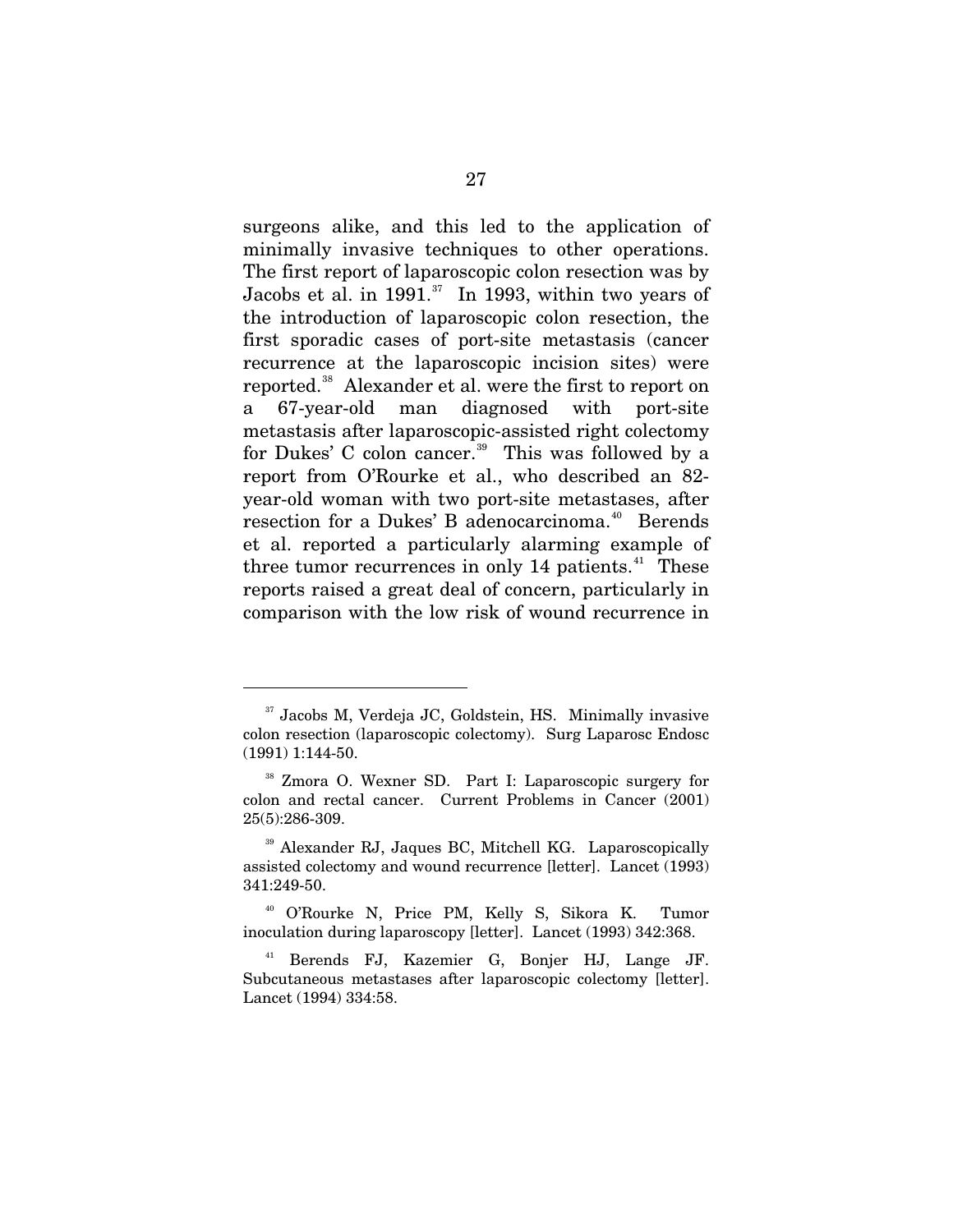open colectomy for cancer.<sup>[42](#page-37-0)</sup> In the next two years, at least 35 cases of port-site recurrence were reported in the literature by Johnstone et al., $43$  raising the possibility that there was some unknown aspect of the laparoscopic approach that might actually compromise cure.

 At the same time, a group of practiced colorectal surgeons with initial experience with the laparoscopic approach had been developing plans for a randomized controlled trial to evaluate cancer outcomes and potential benefits of the laparoscopic approach (Clinical Outcomes of Surgical Therapy (COST) Study Group). The issue of wound implants led the group of surgeons to review their own cases<sup> $44$ </sup> to determine if the same wound issues had arisen in their practices. They analyzed their own results from 372 laparoscopic procedures performed for colorectal cancer from 1991 through 1995. With a mean followup of 22.6 months, Kaplan-Meier survival curves by tumor TNM stage were similar to those reported for open colectomy by the National Cancer Institute Surveillance, Epidemiology, and End Results (SEER)

<span id="page-37-0"></span><sup>42</sup> Reilly WT, Nelson H, Schroeder G, Wieand HS, Bolton J, O'Connell MJ. Wound recurrence following conventional treatment of colorectal cancer: A rare but perhaps underestimated problem. Dis Colon & Rectum (1996) 39(2):200- 07. 43 Johnstone PA, Rohde DC, Swartz SE, Fetter JE, Wexner

<span id="page-37-1"></span>SD. Port site recurrences after laparoscopic and thoracoscopic procedures in malignancy. J Clin Oncol (1996) 14(6):1950-56.

<span id="page-37-2"></span><sup>44</sup> Fleshman JW, Nelson H, Peters WR, Kim HC, Larach S, Boorse RR, et al. Early results of laparoscopic surgery for colorectal cancer: retrospective analysis of 372 patients treated by Clinical Outcomes of Surgical Therapy (COST) study group. Dis Colon & Rectum (1996) 39(suppl):53S-58S.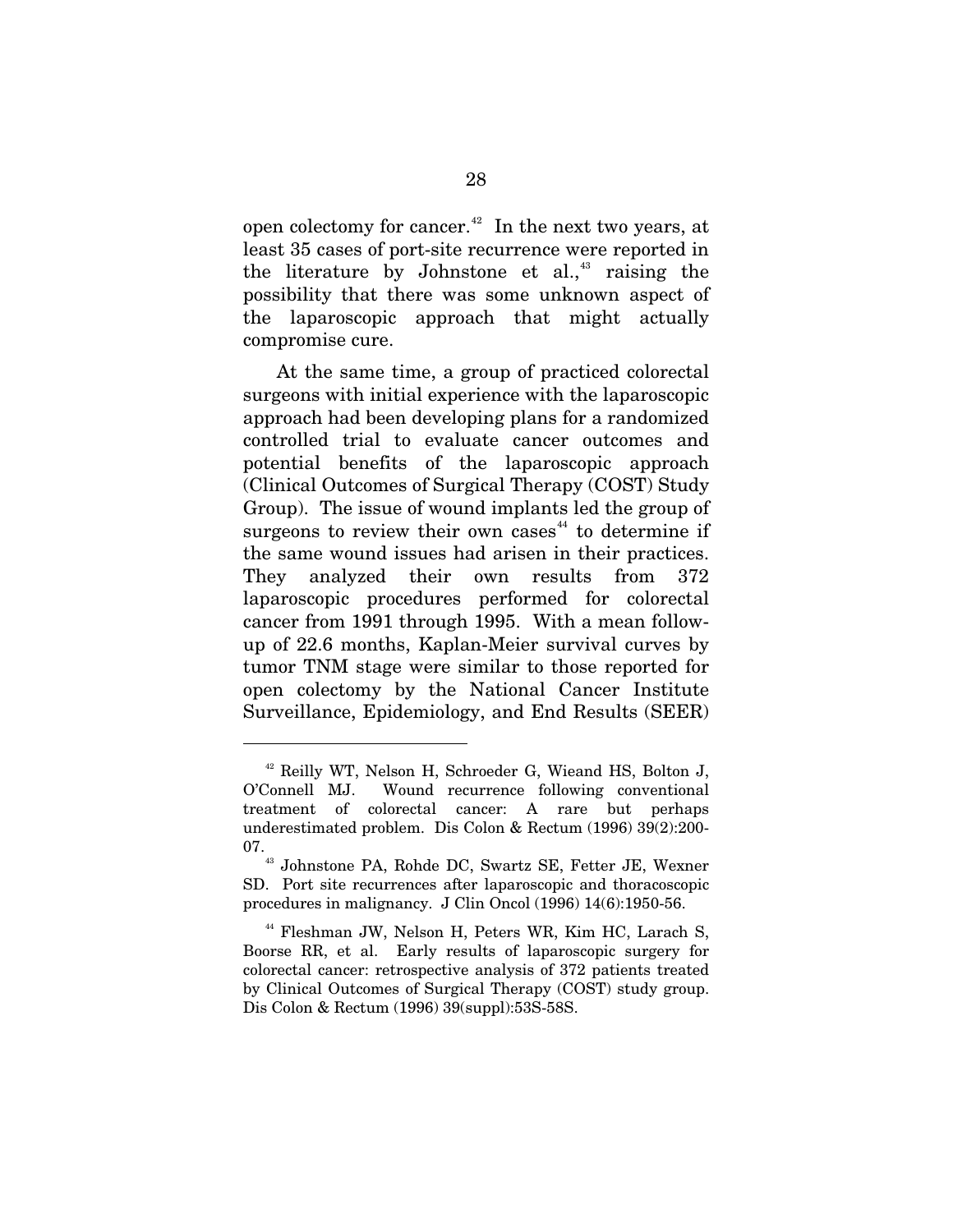Program. There were four wound implants, for an overall incidence of 1.08%, or an incidence of 4 of 304 (1.3%) potentially curable patients. With this reassurance from their own experience that the laparoscopic approach did not entail higher incidences of wounds or tumor recurrences, the COST group proceeded with its randomized controlled trial.

 Before the trial was concluded, however, there was a significant policy change. Both the American Society of Colon and Rectal Surgeons (ASCRS) and the Society of American Endoscopic and Gastrointestinal Surgeons (SAGES) published policy statements in their respective journals, recommending that laparoscopic colectomy for curative intent should be performed only under the auspices of a randomized controlled trial or in the setting of careful prospective follow-up of outcomes.<sup>[45](#page-38-0)</sup>

 Results of the landmark U.S. randomized COST trial were published in the spring of 2004 and showed equivalent cancer outcomes in the open and laparoscopic groups of the study. The data suggested that the laparoscopic procedure was safe in experienced hands. $^{46}$  $^{46}$  $^{46}$  In the meantime, few laparoscopic colon resections for colon cancer had been performed in the general population, a result of the ASCRS and SAGES policy statements. A subsequent policy statement, after publication of the

<span id="page-38-0"></span><sup>45</sup> American Society of Colon and Rectal Surgeons. Approved statement: laparoscopic colectomy. Dis Colon & Rectum (1994) 37:638.

<span id="page-38-1"></span><sup>46</sup> Nelson H, Clinical Outcomes of Surgical Therapy Study Group. A comparison of laparoscopically assisted and open colectomy for colon cancer. N Engl J Med (2004) 350:2050-59.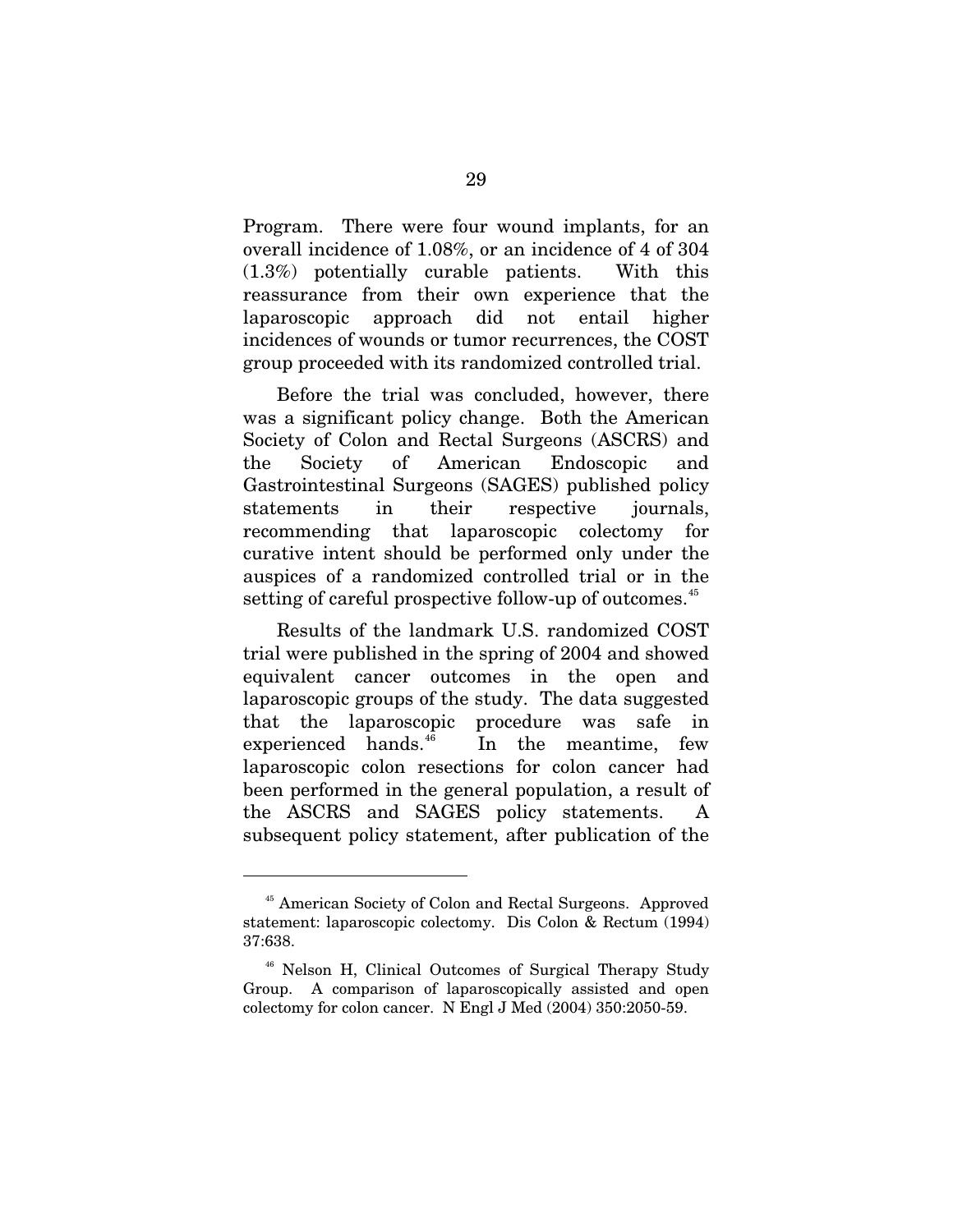results of the randomized COST trial, noted that the trial had shown equivalent results "in experienced hands" and recommended that laparoscopic resection of colon cancer with curative intent should be performed only by surgeons with experience with at least 20 procedures for benign disease. $47$ 

 This episode demonstrates the relevance of case reports and case series to medical researchers and professionals. In retrospect, it appears that, in an attempt to allow patients to benefit from minimally invasive techniques, some surgeons did not fully comply with accepted oncologic principles in colon cancer operations and may have taken short-cuts with the extent of resection. The initial case reports were instrumental in identifying the issue of tumor recurrence and in prompting both further investigation and also significant policy change by two national surgical societies.

 The example of laparoscopic procedures for colon cancer has a direct parallel to the instant case. The review article by Johnstone et al., describing 35 cases of port-site recurrences after laparoscopic colectomy for colon cancer, $48$  was instrumental in compiling multiple case reports and small case series and indicating the existence and growing nature of the

<span id="page-39-0"></span><sup>&</sup>lt;sup>47</sup> American Society of Colon and Rectal Surgeons. Approved statement: laparoscopic colectomy for curable cancer. Dis Colon & Rectum (2004) 47(8):A1; American Society of Colon and Rectal Surgeons. Approved statement: laparoscopic colectomy for curable cancer. Surg Endosc (2004) 18(8):A1.

<span id="page-39-1"></span><sup>48</sup> Johnstone PA, Rohde DC, Swartz SE, Fetter JE, Wexner SD. Port site recurrences after laparoscopic and thoracoscopic procedures in malignancy. J Clin Oncol (1996) 14(6):1950-56.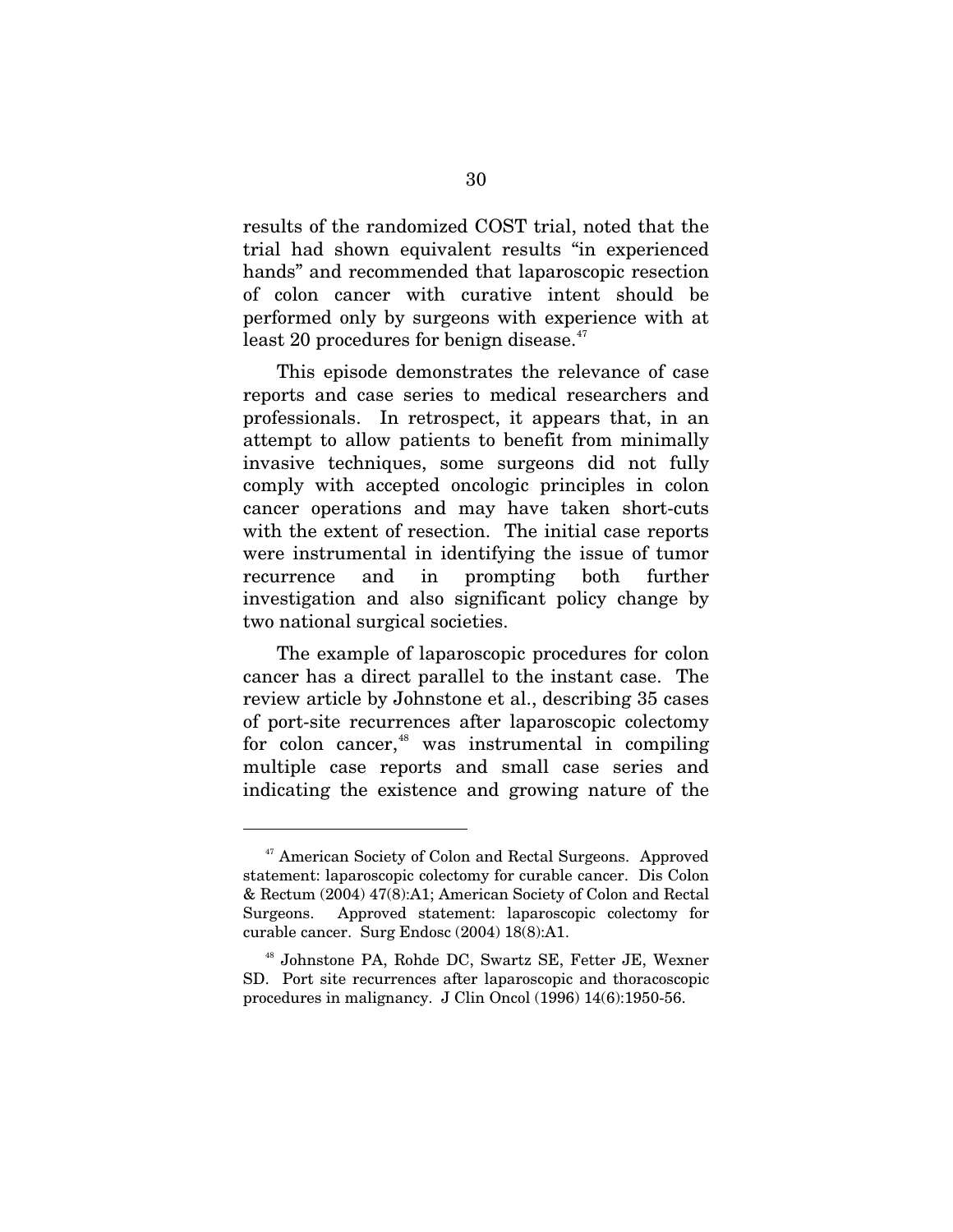problem. Similarly, a case report by Jafek et al. was important in alerting medical professionals to the risks of Zicam.<sup>[49](#page-40-0)</sup> In addition, Davidson et al. published a report and review article describing 25 patients who developed acute-onset permanent anosmia after intranasal application of zinc gluconate gel.[50](#page-40-1) In addition to the 25 cases observed in their institution, they reviewed other cases noted in the literature, bringing the total number of reported cases to 88. Just as Johnstone et al. recognized portsite recurrences as an unusual phenomenon after surgery for colon cancer, medical researchers also recognized the rare nature of acquired permanent anosmia and collated evidence to suggest a common causative agent. Thus, the example of Zicam and anosmia illustrates the importance of case reports and case series to medical professionals in providing material information that can justify further action.

 In sum, medical professionals and researchers do not limit the data they consider to the results of randomized clinical trials or to statistically significant evidence. Rather, they take into account all medically relevant data. Accordingly, statistical significance should not be used as a rigid standard for defining the materiality requirement for reasonable investors in the context of medical risks.

<span id="page-40-0"></span><sup>49</sup> Jafek BW, Linschoten MR, Murrow BW. Anosmia after intranasal zinc gluconate use. Am J Rhinol (2004) 18(3):137-41.

<span id="page-40-1"></span><sup>&</sup>lt;sup>50</sup> Davidson TM, Smith WM. The Bradford Hill Criteria and Zinc-Induced Anosmia: A Causality Analysis. Arch Otolaryngol Head Neck Surg (2010) 136(7):673-76.